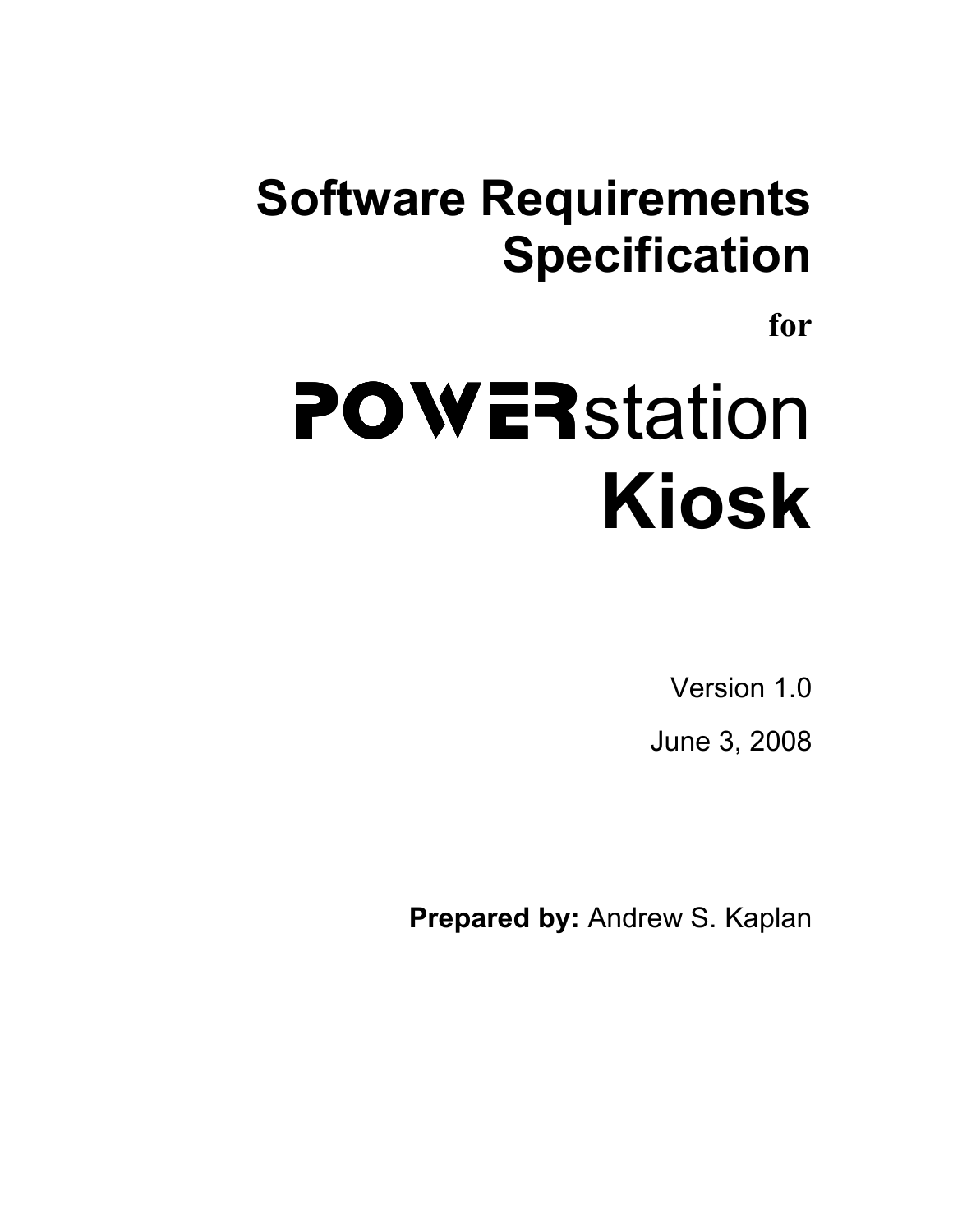#### Table of Contents

| 3.2.2 Magnetic Stripe Swipe of Driver's License or Credit Card 12 |  |
|-------------------------------------------------------------------|--|
|                                                                   |  |
|                                                                   |  |
|                                                                   |  |
|                                                                   |  |
|                                                                   |  |
|                                                                   |  |
|                                                                   |  |
|                                                                   |  |
|                                                                   |  |
|                                                                   |  |
|                                                                   |  |
|                                                                   |  |
|                                                                   |  |
|                                                                   |  |
|                                                                   |  |
|                                                                   |  |
|                                                                   |  |
|                                                                   |  |
|                                                                   |  |
|                                                                   |  |
|                                                                   |  |
|                                                                   |  |
|                                                                   |  |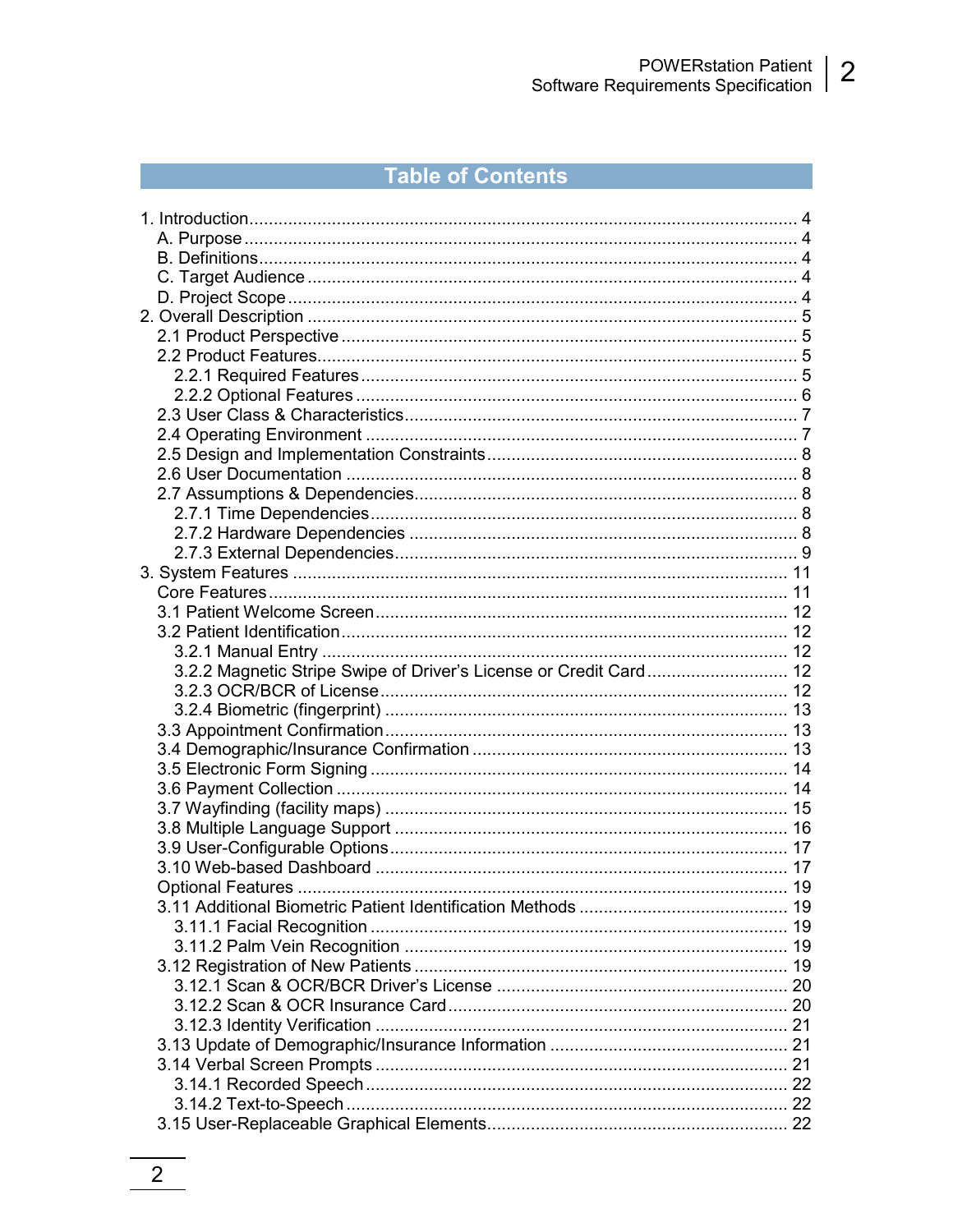## POWERstation Patient | 3<br>Software Requirements Specification

| 22  |
|-----|
|     |
|     |
|     |
|     |
| 24  |
|     |
|     |
|     |
| -26 |
|     |
|     |
|     |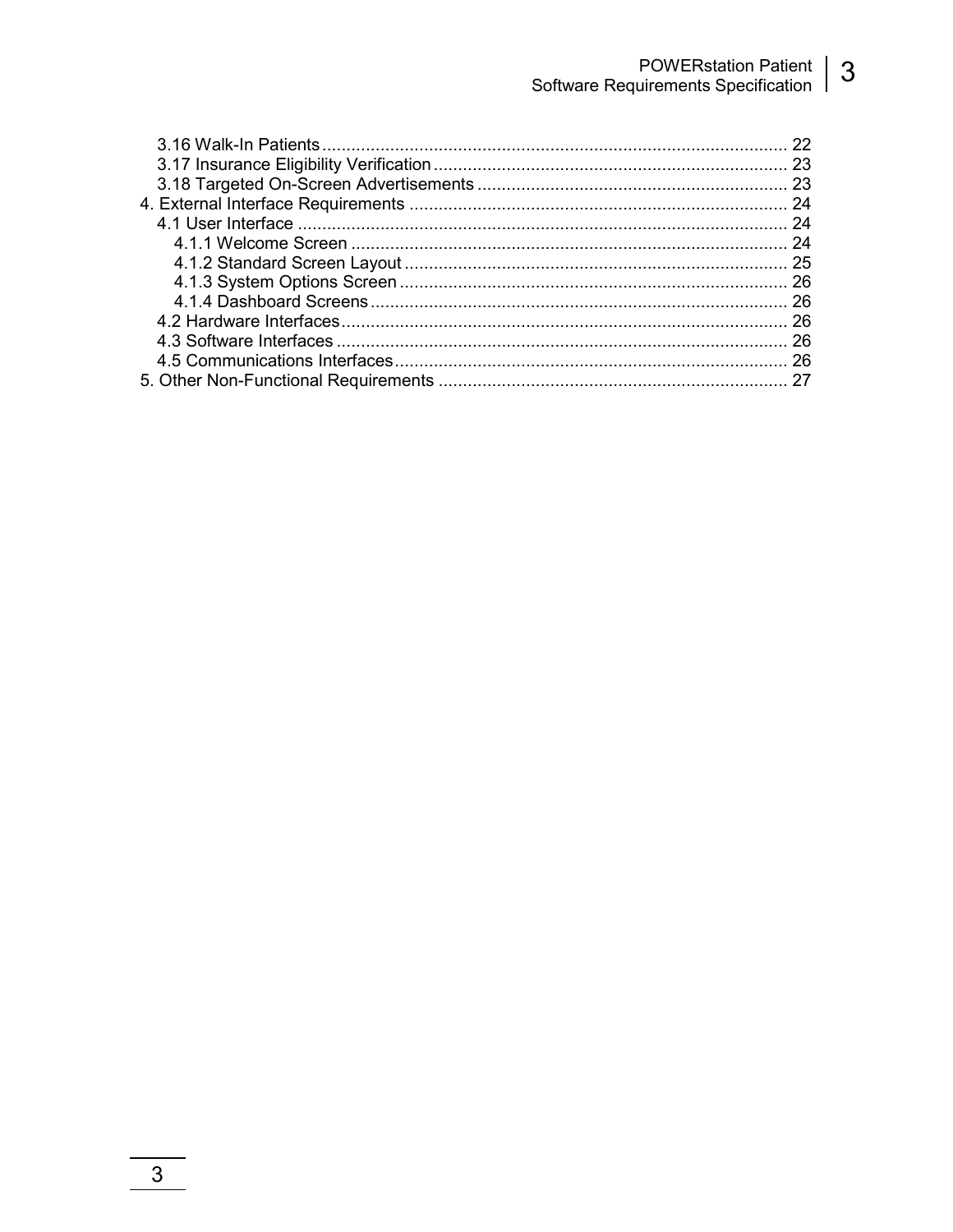## **1. Introduction**

#### **A. Purpose**

This Software Requirements Specification (SRS) is intended to provide a detailed description of the use case and functionality of the POWERstation Kiosk (Kiosk) system. This document will outline the major features intended for inclusion in the Kiosk system (as well as minor desired features) and will offer a preliminary glimpse of the User Interface (UI). The document will also cover hardware, software, and various other technical dependencies.

#### **B. Definitions**

This document features some terminology which readers may be unfamiliar with. See Appendix A (Glossary) for a list of these terms and their definitions.

#### **C. Target Audience**

This document is intended for all individuals participating in and/or supervising the Kiosk project. Less technical readers will want to concentrate on the remainder of this Introduction section and the next section (Overall Description). Also of some interest to these readers may be Section 3.f where we cover Reliability, Availability, Security, and Maintainability.

Section 3 (Specific Requirements) contains more detailed technical requirements and will be of greater interest to the more technically-oriented readers. It includes information on external interfaces and hardware.

#### **D. Project Scope**

The Kiosk system is Windows-based software designed to run on commodity hardware to provider a patient-friendly application for various functions that enable self-service appointment check-in.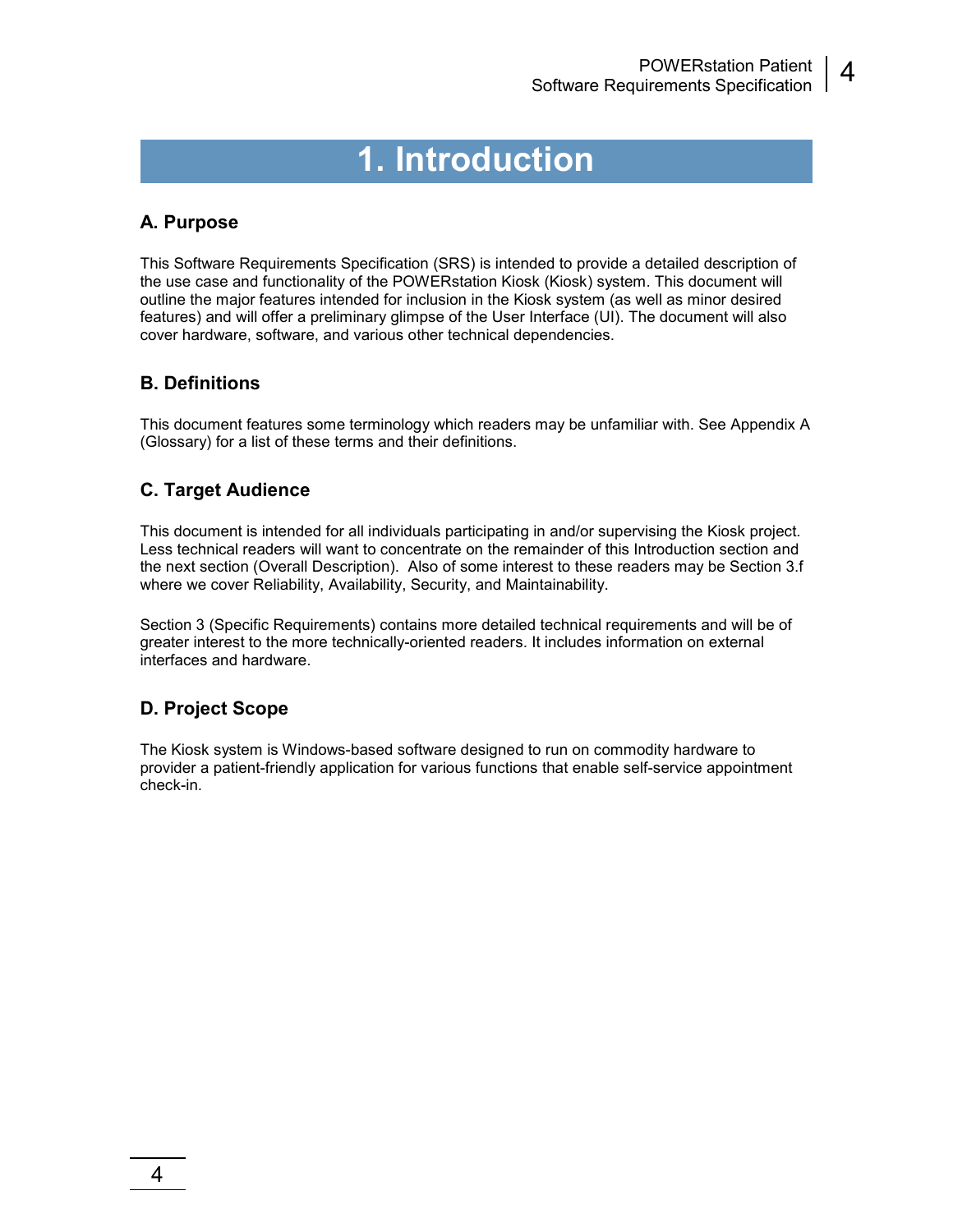## **2. Overall Description**

#### **2.1 Product Perspective**

The Kiosk project is intended to enable patients to check themselves in for their appointments and perform various tasks necessary to facility the check-in process and its ancillary requirements such as form signing and co-payment collection.

The Kiosk is intended to run on Windows either directly on the Kiosk hardware or on a Windows server and accessed via Remote Desktop Protocol, the latter providing easier central management, security, and disaster recovery.

There is also a server-side component of the Kiosk that includes the database, data synchronization services, and the Kiosk dashboard components. Also, when utilizing thin-client mode (RDP), the server hosts the client application software itself and runs it within its own memory space using its own processor. The Kiosk hardware will run only a small amount of software known as the RDP client software. Microsoft writes a version of this included with Windows for the desktop and there are multiple  $3<sup>rd</sup>$  party commercial and open source clients available.



#### **2.2 Product Features**

Product features are designated as either required or optional. Required features are a must for inclusion in this release as they are deemed essential to the Kiosk's core purpose. Optional features are desired features and will be implemented in this release only as time permits.

#### **2.2.1 Required Features**

- 1. Patient Welcome Screen
- 2. Patient Identification
	- a. Manual (on-screen or physical keyboard)
	- b. Machine-readable (magnetic stripe, barcode)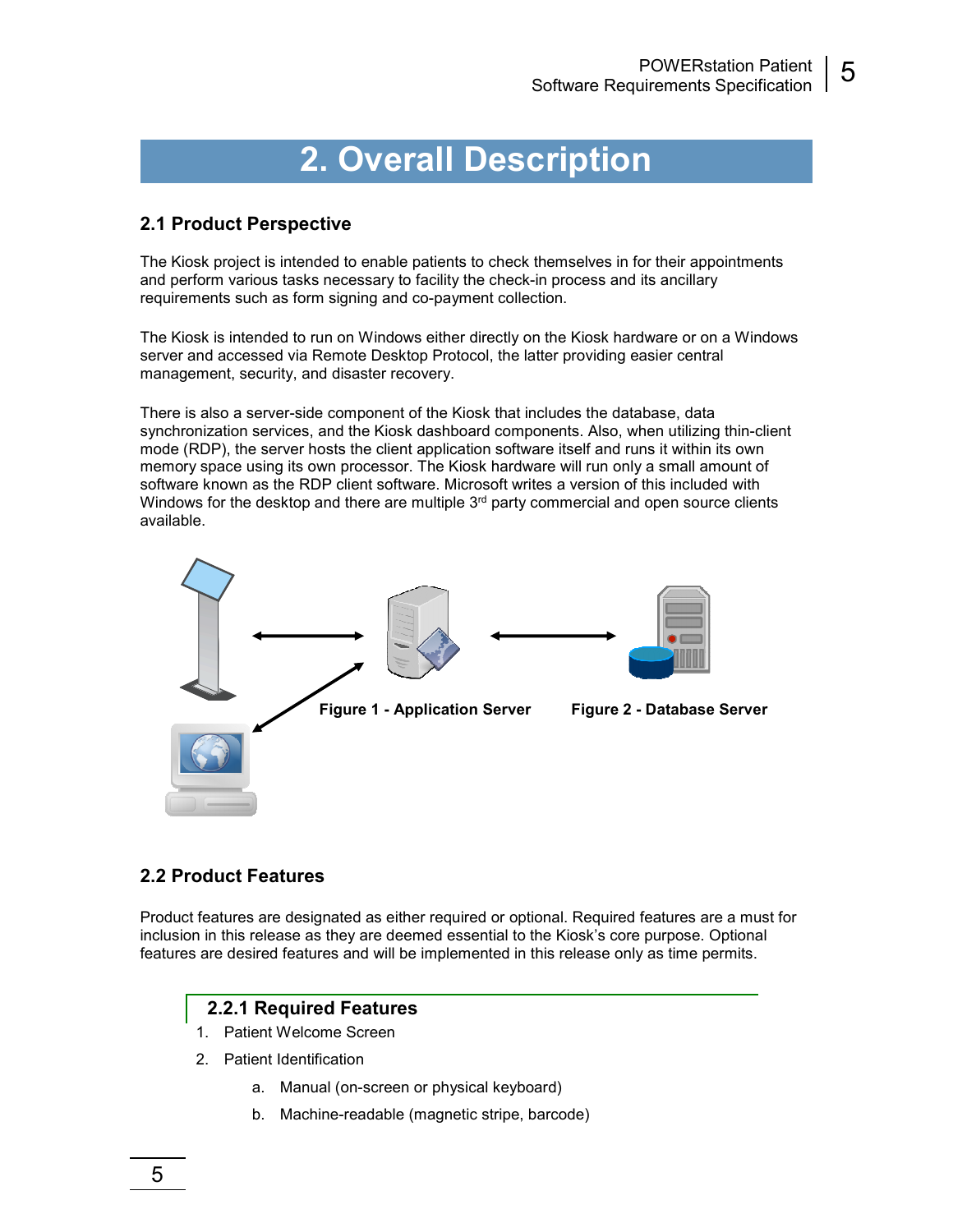- POWERstation Patient **Software Requirements Specification 6**
- c. Biometric (fingerprint)
- 3. Appointment Confirmation
	- a. Confirm provider
	- b. Confirm time
- 4. Demographic/Insurance Confirmation
	- a. Confirm address & contact info
	- b. Confirm insurance plan
		- i. Display card images, if available
- 5. Electronically sign required forms not on file or expired
	- a. On-screen signature capture
	- b. Dedicated signature capture pad (Topaz)
- 6. Collect co-payment and any balance due
	- a. Option to allow patients to override amount to pay
	- b. Swipe credit card
	- c. Real-time processing with chosen gateway
	- d. Electronic receipt signing
		- i. On-screen signature capture
		- ii. Dedicated signature capture pad (Topaz)
- 7. Wayfinding
	- a. Optionally display map to direct patient based on appointment
- 8. Multiple language support for screen prompts
- 9. User-configurable options
- 10. Web-based dashboard

#### **2.2.2 Optional Features**

- 1. Additional biometric patient identification
	- a. Facial recognition
	- b. Palm vein recognition
- 2. Registration of new patients
	- a. Scan & OCR/BCR driver's license
	- b. Scan & OCR insurance card
	- c. Identity verification (challenge questions)
- 3. Update of demographic/insurance information
- 4. Verbal screen prompts

6

- a. Recorded voice
- b. Text-to-Speech
- 5. User-replaceable graphical elements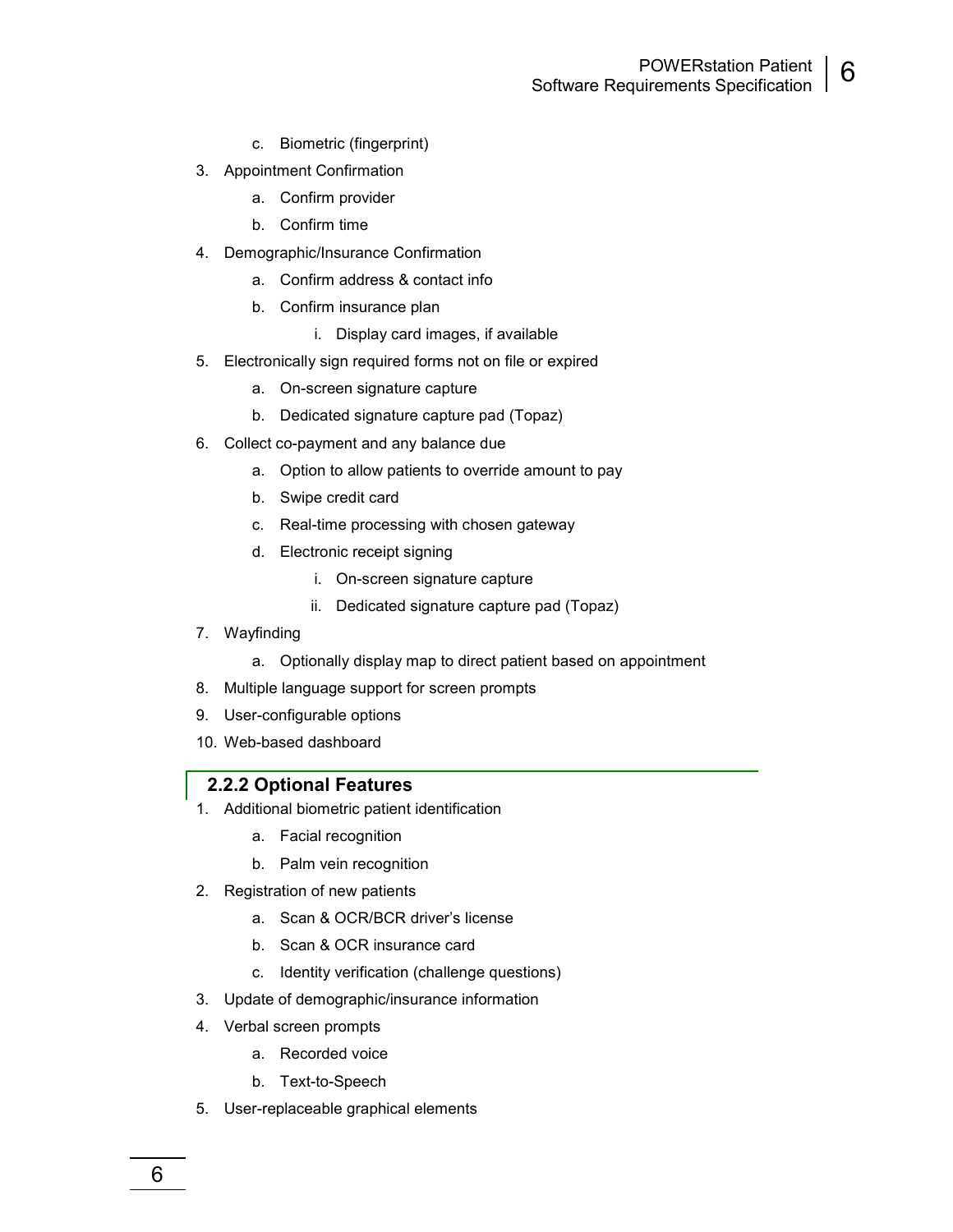- 6. Walk-in patients
- 7. Insurance eligibility verification
- 8. Targeted on-screen advertisements

Enabling this functionality is data synchronization between the Kiosk software and the practice's software used for maintaining patient accounts and appointments (typically, practice management software, otherwise known as PMS). This synchronization can be accomplished in multiple ways and is documented in Section 3.A.

#### **2.3 User Class & Characteristics**

The Kiosk is designed to lessen the burden of front-desk staff by eliminating the need for them to spend time with patients whose check-in process is straightforward and requires no special handling by practice staff. For this version of the Kiosk, those patients are the ones without any changes to demographic or insurance information and who have a scheduled appointment.

Patients are the first class of user targeted by the Kiosk software. However, practice front desk staff and their managers are also a targeted user class by virtue of the fact that there will be a Web-based dashboard for front desk staff to monitor patient check-ins and management reports for supervisors to monitor Kiosk utilization and effectiveness.

It's imperative that the hardware by as unintimidating as possible so as not to deter patients from walking up to the Kiosk. While we are not manufacturing our own hardware, we can limit the number of peripherals that we will require our hardware partners to accommodate and therefore present a less cluttered appearance.

The patient-facing features of the Kiosk software must be uncomplicated so as not to create frustration in order that the patients will want to use the Kiosk again on subsequent visits. Buttons must be large and spaced apart enough so less agile patients will have no trouble choosing desired options. Text must be large enough to read by those visually challenged.

The Kiosk software must run full-screen, hiding the underlying Windows interface for both security and usability reasons, and exiting the software must be restricted to practice personnel only.

The Kiosk monitoring software must be readily accessible by any authorized user within the practice. This will include front desk staff and their supervisors. It must promptly update itself so users are notified of new check-ins in a timely manner and the information relayed from the Kiosk software must clearly communicate the actions taken by the patient and the result of the check-in process.

#### **2.4 Operating Environment**

The Kiosk application software will run on a range of hardware platforms utilizing a range of versions of Windows. As a 32-bit application targeting Microsoft's .NET platform, it will be usable under Windows XP or later and be able to run on Windows Embedded and Windows POS iterations of those operating systems for lower cost, a smaller footprint, and better integration with enterprise networks.

The server component for Web-based Kiosk monitoring will run under Microsoft's IIS Web server and utilize ASP.NET.

7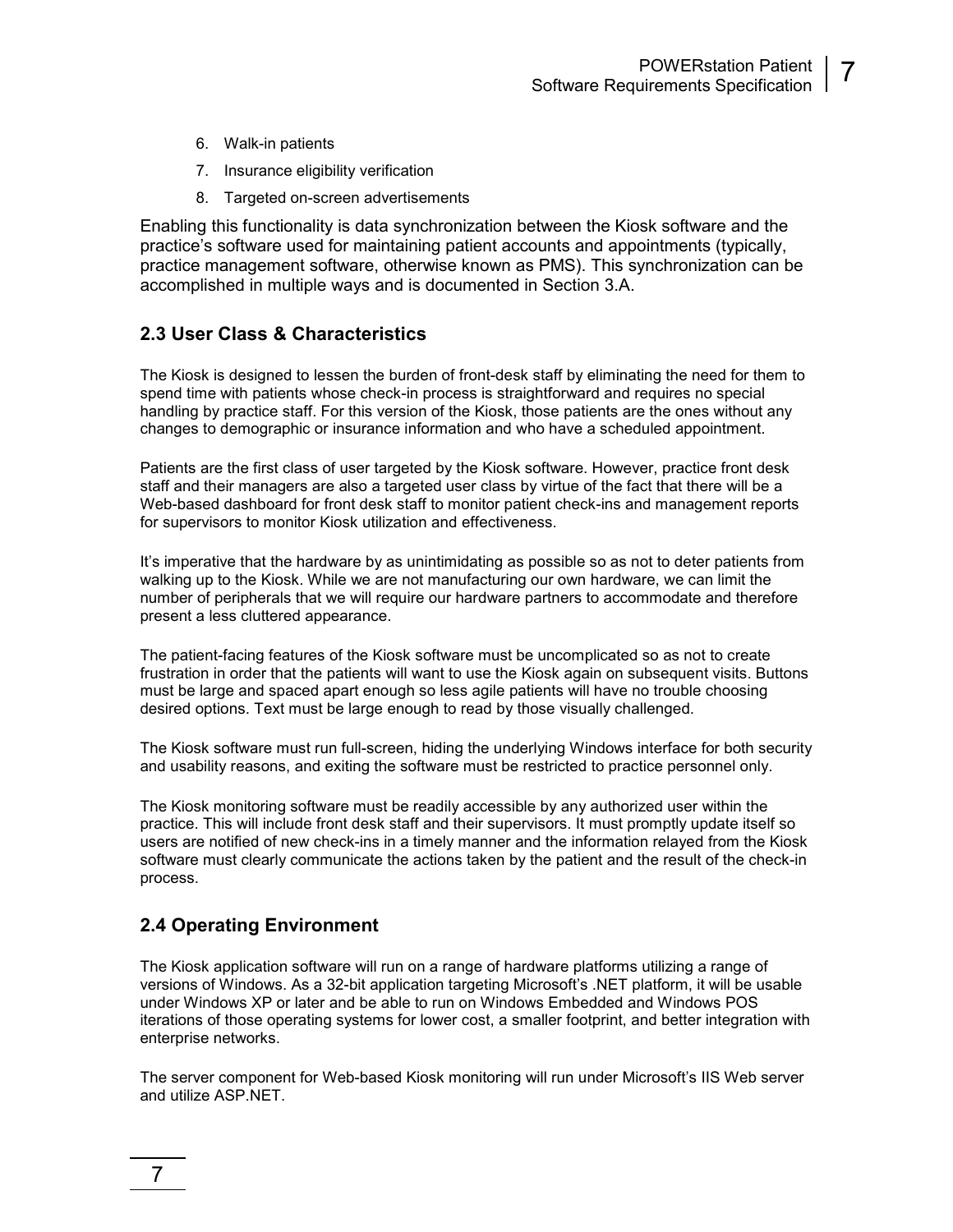While the .NET platform will provide for neither the smallest nor the fastest possible executable programs, the development time for the initial release as well as all future version will be significantly less than if using a lower-level programming language such as C++. This trade-off is acceptable given the desired performance characteristics of the applications. In other words, speed of program execution will be more than acceptable.

The database server software will be Microsoft SQL Server, which will run on Windows Server 2003 or later. As of this writing SQL Server 2005 is the current production release, however the release of SQL Server 2008 is imminent. We will ensure compatibility with both versions, however if suitable an on-premises SQL Server is not already installed and available for our purposes, we will install a freely redistributable of SQL Server 2008 Express Edition.

While the SQL Server software and even IIS are capable of running on the Kiosk hardware itself, we strongly recommend they run server-side. Each can run on the same server or separate ones and we do not require a dedicated server for our purposes. Both IIS and SQL Server can run on either a physical server or a virtual one.

Storage requirements will vary greatly depending on the number of patient check-ins and whether or not card images are being scanned and saved.

#### **2.5 Design and Implementation Constraints**

The primary design constraint is the mobile platform. Since the application is designated for mobile handsets, limited screen size and resolution will be a major design consideration. Creating a user interface which is both effective and easily navigable will pose a difficult challenge. Other constraints such as limited memory and processing power are also worth considering. SplitPay is meant to be quick and responsive, even when dealing with large groups and transactions, so each feature must be designed and implemented with efficiency in mind.

#### **2.6 User Documentation**

With ease-of-use being the primary goal and with installation to be performed only be adequately trained staff, user documentation should largely be unnecessary. Documentation will be limited to documenting the user options to clearly state their effect, to documenting the usage of the Webbased dashboard, and to the data interface requirements.

#### **2.7 Assumptions & Dependencies**

#### **2.7.1 Time Dependencies**

As with most things, time is a limited commodity. All required features will be implemented regardless of time requirements. Optional features will be omitted if development times exceeds expectations or added based on priority if time permits after all required features have been added.

#### **2.7.2 Hardware Dependencies**

The minimum hardware requirements to operate the Kiosk software will be a Windows computer using an Intel Celeron processor with 1 GB of RAM and 120GB hard disk. It will also contain a magnetic stripe reader. However, this hardware is likely inadequate to run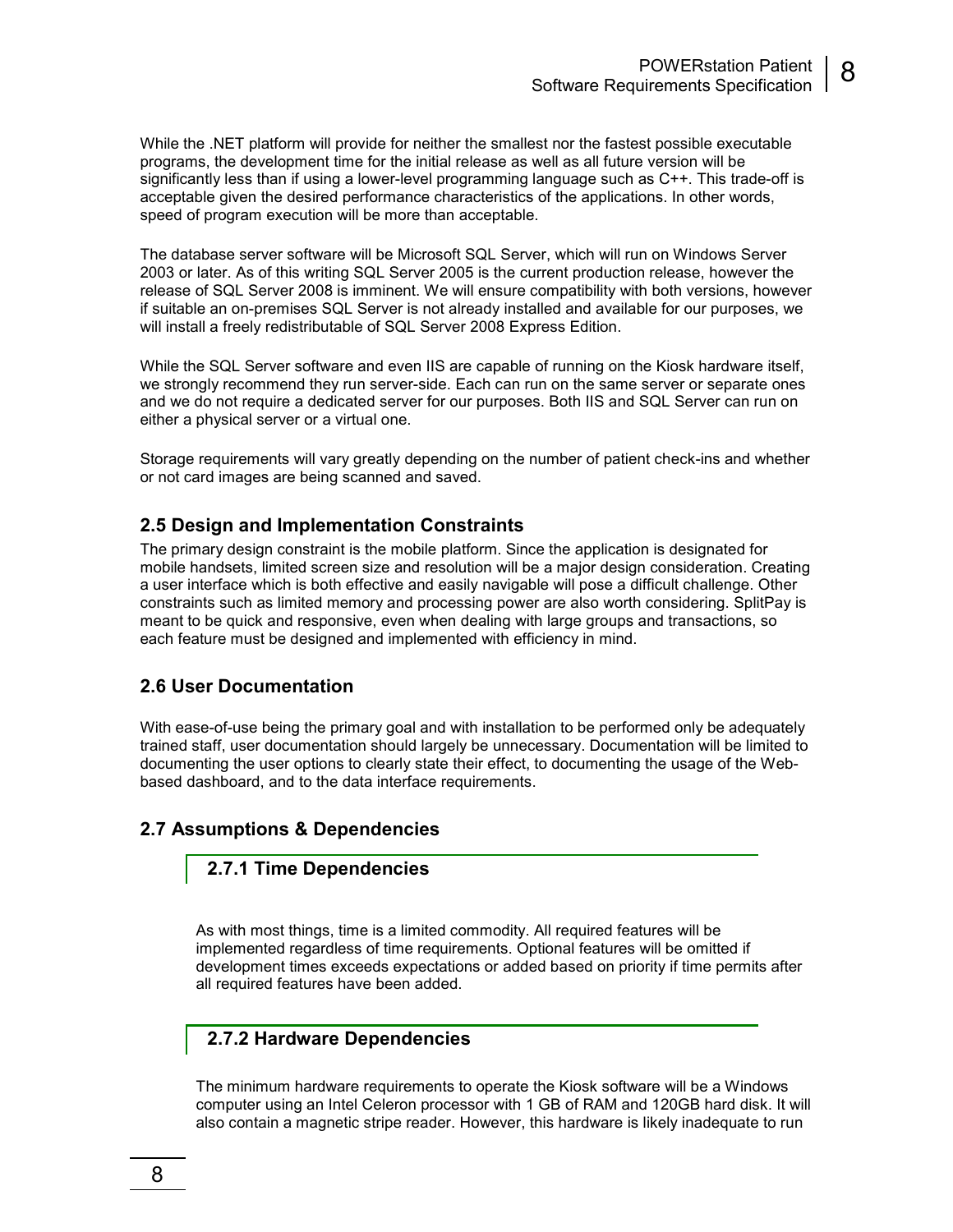the Kiosk software locally for some of the features (e.g. form signing) that are more hardware-intensive. If the software were to be run on a server and accessed from the kiosk via the RDP protocol, however, this minimal hardware configuration will be more than adequate.

For a more robust user experience that fully makes use of all features and provides some assurance that future versions will also perform adequately, a computer with at least a Core 2 Duo processor and 3GB of RAM should be used.

If running from a server over RDP, please allow for at least 1GB of memory for each kiosk that will simultaneously run the application in the server's memory space.

Additionally, please allow enough server memory and processor power to accommodate SQL Server and IIS according to Microsoft's specifications and consider whether they are running on the same server or separate ones.

Various software features will require different hardware. The software must adapt to available hardware so that UCoA customer's do not have to purchase hardware they never intend to use.

#### **2.7.3 External Dependencies**

The Kiosk software requires access to the data maintained in the PMS or equivalent system in order to confirm patient identities and appointments. The exact requirements for how this data will be obtained is available in Section 4.4 (Communication Interfaces)

Payment Gateway API

While the payment gateway will be selected only after this project has begun, it is known that there will need to be an interface with at least one. There is no industry-standard API required, so each payment gateway will require a proprietary interface via their published API. For this reason, it is likely only 1 gateway will be supported with the initial release.

POS.NET API

Microsoft POS.NET interface will enable us to support various hardware devices (magnetic stripe readers, barcode scanners) using the same programming API regardless of manufacturer. This will simplify the support of wide variety hardware within each device type category and in some cases will provide built-in support of these hardware devices over the RDP protocol without required  $3<sup>rd</sup>$  party USB redirection software.

#### ODBC/OLE DB/ADO.NET

These open database connectivity standards will permit us interface with most databases utilized by PMS in order to facilitate data transfer between them and our own SQL Server database.

TWAIN Scanning Interface

9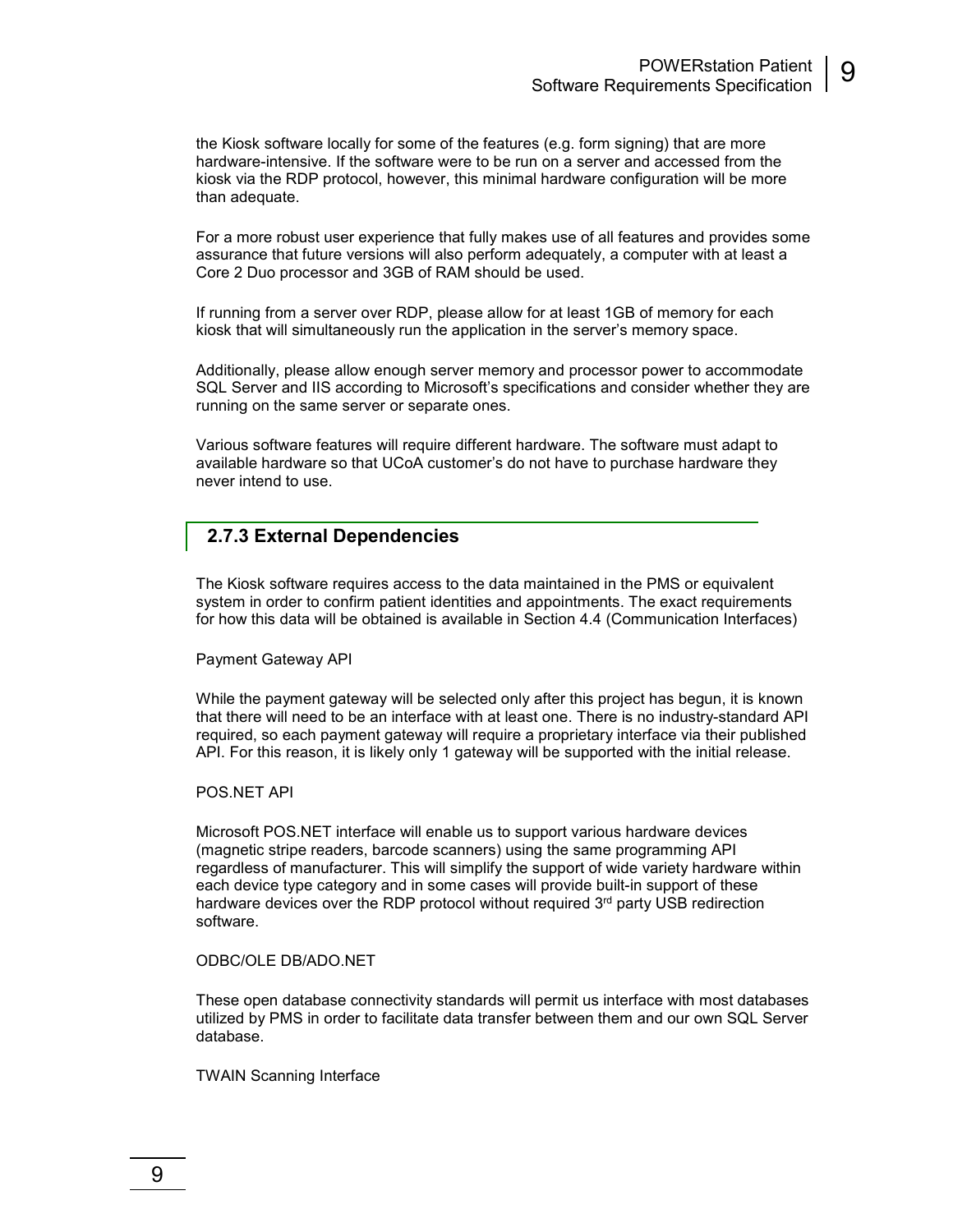For scanner support we will utilize the TWAIN API in order to support the largest number of scanners as most desktop scanners include a TWAIN driver.

Innovative Card Scanning SDK

Used for Optical Character Recognition (OCR) of driver's license and insurance cards and Barcode Recognition (BCR) on driver's license with 2D (usually PDF 417) barcode.

USPS Web API

This will be used if the patient edits their address to determine that the change is accurate and complete so that bills and statements can be delivered to the address.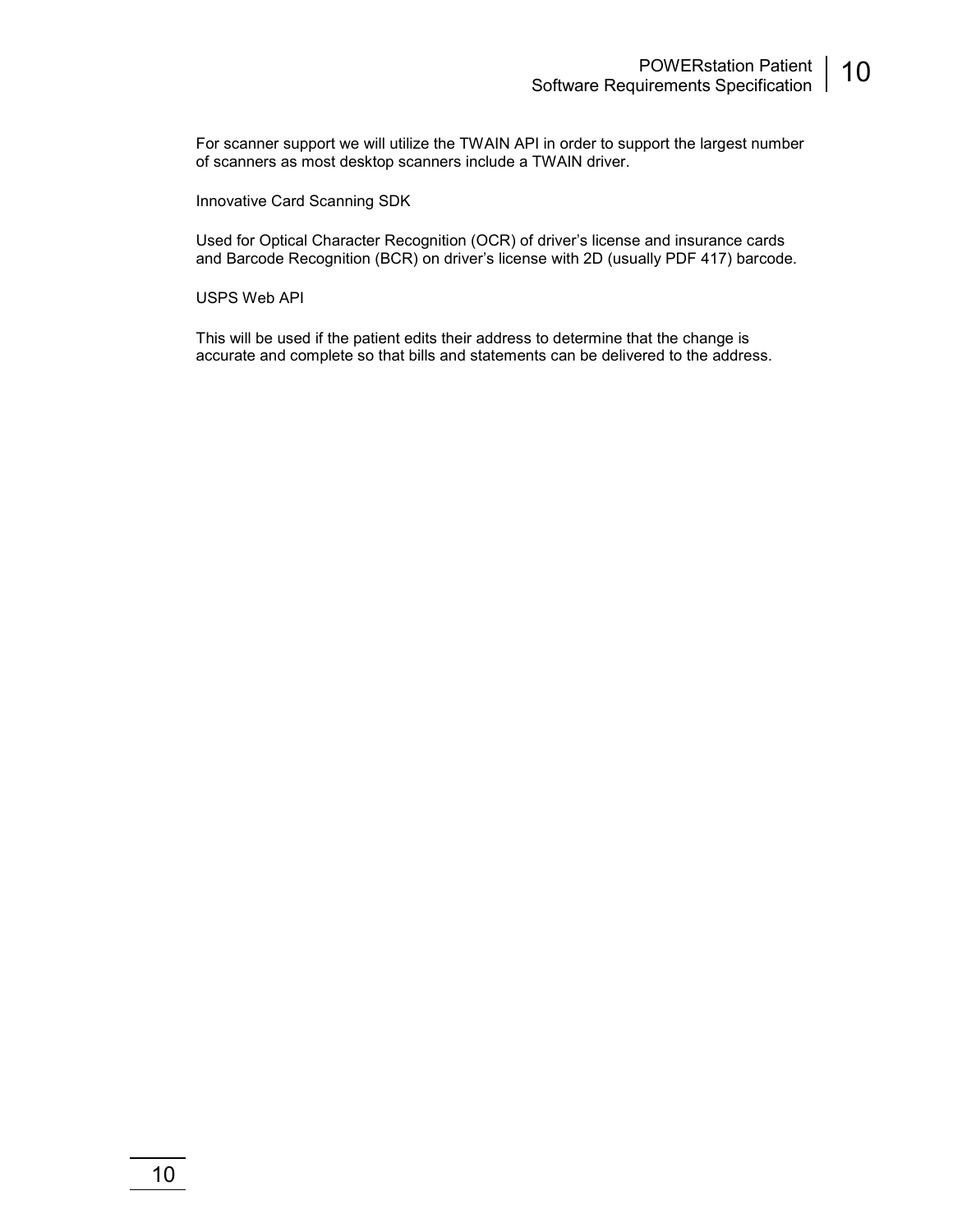## **3. System Features**

The Kiosk software specification has identified 2 categories of features; required and optional. The required features will be implemented in this release regardless of time constraints as they are deemed essential to the usefulness of the software.

Optional features will be implemented only if time permits and the decision will be made well into the development cycle as the implementation of required features nears completion. While some of the optional features will ultimately provide a significant enhancement to the application, they are not essential for the software to be useful.

#### **Core Features**

While not defined as core features in and of themselves as they do not related to patient or staff interaction with the Kiosk application, there are certain programming requirements that are essential to each screen of the kiosk:

- $\triangleright$  They must have an inactivity timer that will cause the application to revert to a default "Home" screen after a certain amount of time has expired since the patient last interacted with the Kiosk. This will help limit the inadvertent exposure of personal information to another patient should the patient walk away mid-check-in.
- $\triangleright$  They must change all field and button labels according to the preferred language of the patient.
- $\triangleright$  They must utilize a customer-replaceable background graphic.
- $\triangleright$  They must occupy the full screen with no window decorations (border frame, title bar, minimize or maximize buttons).
- $\triangleright$  They must be "always on top" to prevent the Windows taskbar bar from appearing above them.
- $\triangleright$  They must provide a way to return to the home screen, abandoning the check-in.

Most of the core feature related to the Windows client software with which a patient interacts. However, there is also a server-based component that will enable practice staff to monitor Kiosk activity and utilization from anywhere they can access the internal Web server that will host the software.

The Web-based server component will run under Microsoft's IIS Web server as it will be written using the ASP.NET framework. It will communicate with the database server hosting the Kiosk database to display and report on the Kiosk activity.

Conversely, the client software will run as a Windows forms application. After considering the possibility of writing this as a Web application a well so the software would require only a lowbandwidth connection for operation over WAN connections, that alternative was rejected due to limitations inherent in running software inside a Web browser.

While the software could run full screen, low-level access to hardware such as scanners, signature pad, and barcode readers would still require specialized applets (browser plugins or Java applets) in order to be accessible. Also, a Web-hosted user interface would not be as robust and screen updates would be slower.

At this time we can create a richer user interface with better response time and greater hardware support with less effort and therefore a shorter development cycle by using Windows forms. And for low-bandwidth support we can use the RDP protocol and  $3<sup>rd</sup>$  party support for USB direction to support local hardware.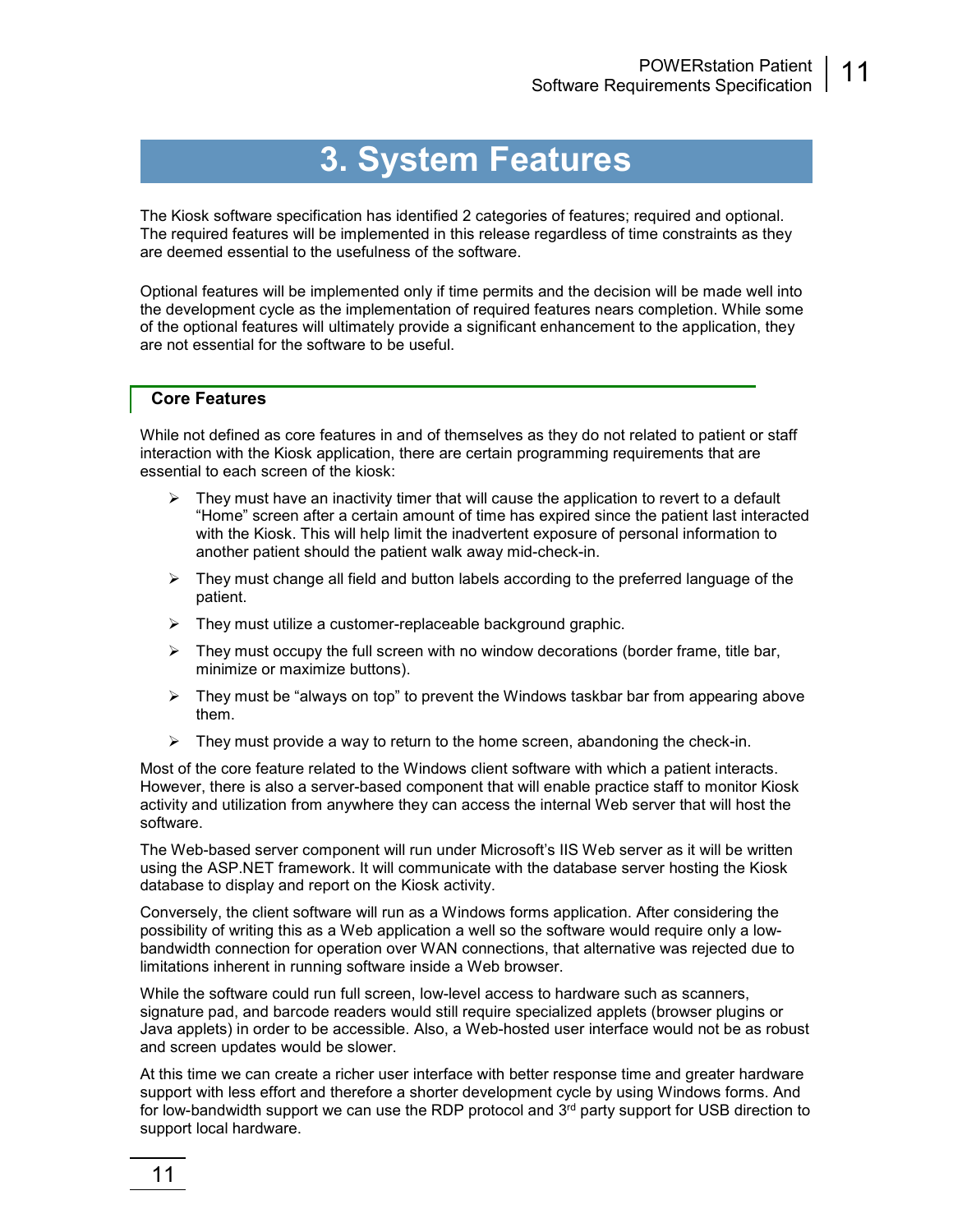#### **3.1 Patient Welcome Screen**

This screen will be the "Home" screen and will appear upon startup of the application. It will also be the screen to which the software will return to after a check-in is completed, whether successful or not. This screen will contain a background graphic that can be customized for each practice in order to brand the Kiosk by including a practice logo and utilizing a color scheme consistent with their Web site, signage, business cards, etc.

This screen will then have a "Start" button if only a single language (English) is supported, or multiple buttons allowing patients to indicate their preferred language.

#### **3.2 Patient Identification**

In order for the Kiosk to identify the patient, it must gather identifying information first and then perform a search. The unique identifying information consists of the patient's first and last name and their date of birth. This information can be obtained via on-screen prompts and manually data entry by the patient or it can be "read" from a driver's license or, at least partially, from a credit card.

A driver's license can be scanned and the front side's information converted to text via optical character recognition (OCR). When available, the reverse side can be scanned for a barcode and it decoded to extract the name and date of birth.

Alternatively, some driver's licenses contain a magnetic stripe that contains the information which can be read via the same magnetic stripe reader used for payments. And finally, a credit card's magnetic stripe can be read and the cardholder's name extracted. Note, however, that the name may not be that of the patient, may not be exactly the same as record in the PMS, and certainly will not contain a date of birth. In the case of a credit card being used for identification, a patient will be prompted for his or her date of birth before a search will be performed.

#### **3.2.1 Manual Entry**

- 1. Patient enters last name then first name using on-screen keyboard
- 2. Patient enters date of birth using date selection screen

#### **3.2.2 Magnetic Stripe Swipe of Driver's License or Credit Card**

- 1. Driver's license or credit card is swiped by patient using kiosk-attached magnetic stripe reader
- 2. Magnetic stripe data is parsed for first & last name and, when available, date of birth
- 3. When date of birth not in magnetic stripe data, date selection screen is presented to patient

#### **3.2.3 OCR/BCR of License**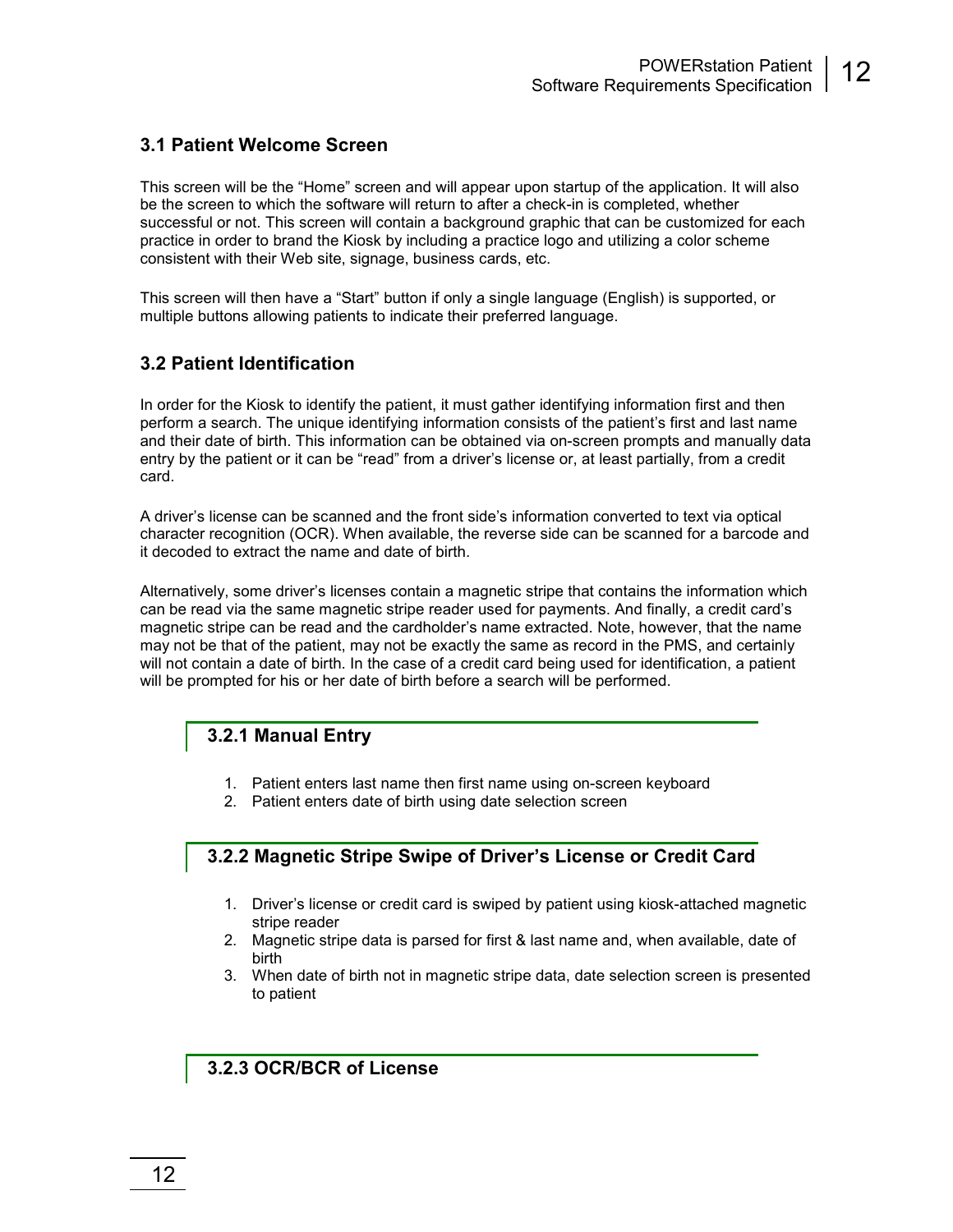- 1. Patient scans driver's license using kiosk-mounted scanner
- 2. Card image is sent to OCR/BCR engine to extract
- 3. Extracted data is parse of patient first & last name and date of birth

#### **3.2.4 Biometric (fingerprint)**

Note: This option will only work if fingerprint is either pre-registered using a desktop application (after patient is positively identified) or if patient self-identifies at kiosk first and then goes through a fingerprint templating procedure.

- 1. Patient places finger on hardware-attached finger scanner
- 2. Finger profile is compared to limited set of previously-templated fingerprints due to the time required for comparison. This limited set will likely be of scheduled patients and possibly further limited to a small time range around current time.

#### **3.3 Appointment Confirmation**

This step will help ensure that the patient indeed has been scheduled for an appointment on the date and at the time as well as for the provider expected. It can also be used to verify that a patient is checking in where expected.

For example, in a multi-location practice the patient may believe that the provider is at a location at which the patient frequently sees him or her or the provider is a different one than the one the patient typically sees. By checking the scheduled appointment against the kiosk's known physical location we can verify the correct check-in location and inform both the patient and staff when it is wrong.

Furthermore, by knowing the appointment we can determine the correct co-payment amount (since it is typically different for primary care providers than for specialists) and route the patient to the next location within the practice. This latter step is useful for large facilities with a central check-in location but individual waiting areas closer to the provider's examining rooms.

#### **3.4 Demographic/Insurance Confirmation**

A key task of any check-in process, manual or automated, is to confirm that the essential patient information on file is current and accurate. Here the Kiosk can actually outperform a human by never failing to confirm it and by displaying it on-screen for visual confirmation allowing the patient to see what is currently on file.

The essential elements are those required for accurate billing and collection of insurance and patient due portions. This includes the patient's address, phone numbers, e-mail address, and insurance plan information. It may also include emergency contact information that, while not for billing and collection, is essential to have on file.

A user option will allow the enabling of editing these elements as well. Data changes will be applied within the Kiosk database and can be replicated to the PMS by either a "copy and paste" manual procedure or via an API (e.g. HL7) for automated data replication.

If insurance card images are available in the PMS, displaying them will significantly improve the patient's recognition of current vs. outdated data. However, it is not perfect.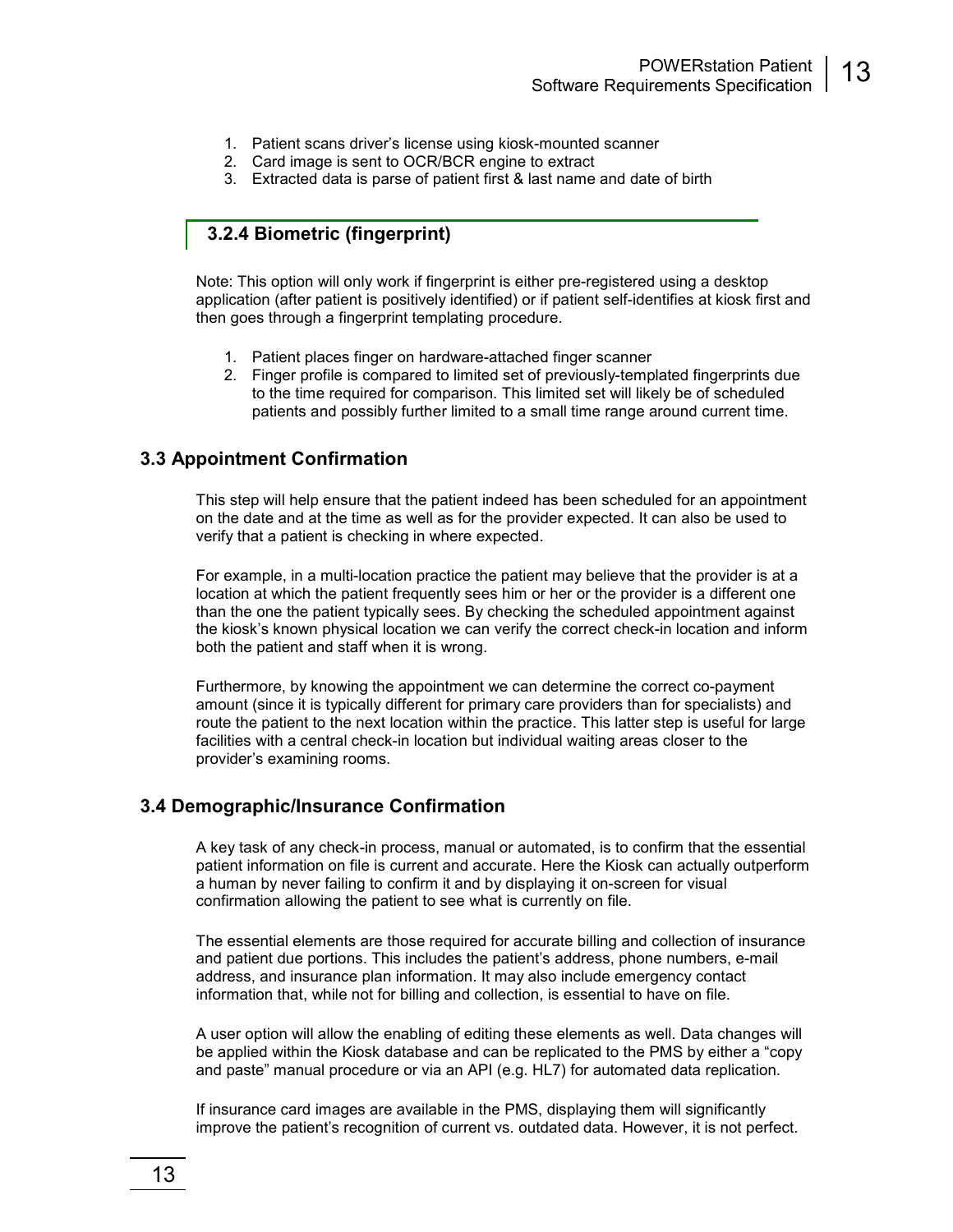For example, a Medicare card may be unchanged but the patient has opted into an Advantage plan whereas previously had been covered by the traditional fee-for-service option. Therefore, this option is not a replacement for validating insurance benefits via real-time validation. Real-time verification of presumably unchanged coverage is found on our Optional Features list.

#### **3.5 Electronic Form Signing**

All patients must have on file an acknowledgement that they have been provided a copy of the practice's HIPAA Privacy Policy. While the form itself is not universal, the requirement is. Nearly as universal is a notice of the practice's financial policies. And to a lesser extent, practices may require a Consent for Treatment.

Here, too, a Kiosk can be more efficient than a human. A kiosk can reliably check if a form is on file and if it was signed within a reasonable time period. For example, even if a signed HIPAA notice is on file, the practice may want it signed again if it's been more than a year. The Kiosk won't forget to prompt the patient and can either alert staff if it was skipped or altogether prevent the patient from continuing with the check-in.

The Kiosk software will be capable of displaying a copy of the practice's existing forms. This will be done by taking an electronic copy of the form in the TIF image format and loading it into the database by way of or current POWERsign software. Using POWERsign, we can also define additional data elements from the patient record or system data that are to appear on the form and their location as well as the location of the signature.

At signature capture time, the blank form will be loaded, pre-filled with the dynamic data elements, and displayed on the computer monitor. If screens smaller than 15" are to be supported, zoom in/out and scroll buttons should enable the patient to enlarge and pan around the form.

Utilizing either a stylus and the computer's touchscreen or an externally mounted signature capture pad, the Kiosk software will capture the patient's signature. Navigation forward should either be blocked pending the signature or a warning should appear if the patient attempts to advance in the workflow without signing. This could be a system option so each practice can decide for itself.

Finally, the patient will be offered the option to print the form after it's been signed. The completed form will then be printed to the system's default printer, which may be mounted inside a kiosk cabinet, located on a table or shelf nearby, or at a nearby desk of an practice employee (e.g. behind the registration desk).

If the printer is not nearby the patient will need to be informed where to pick up their copy and if it is nearby, the patient should be reminded to take their copy to protect their privacy.

#### **3.6 Payment Collection**

Once again, the Kiosk trumps humans. The Kiosk is not embarrassed or hesitant to ask for money owed and is immune to sob stories. However, it can not enforce collection of monies owed; it can only abort the check-in and refer the patient to a human.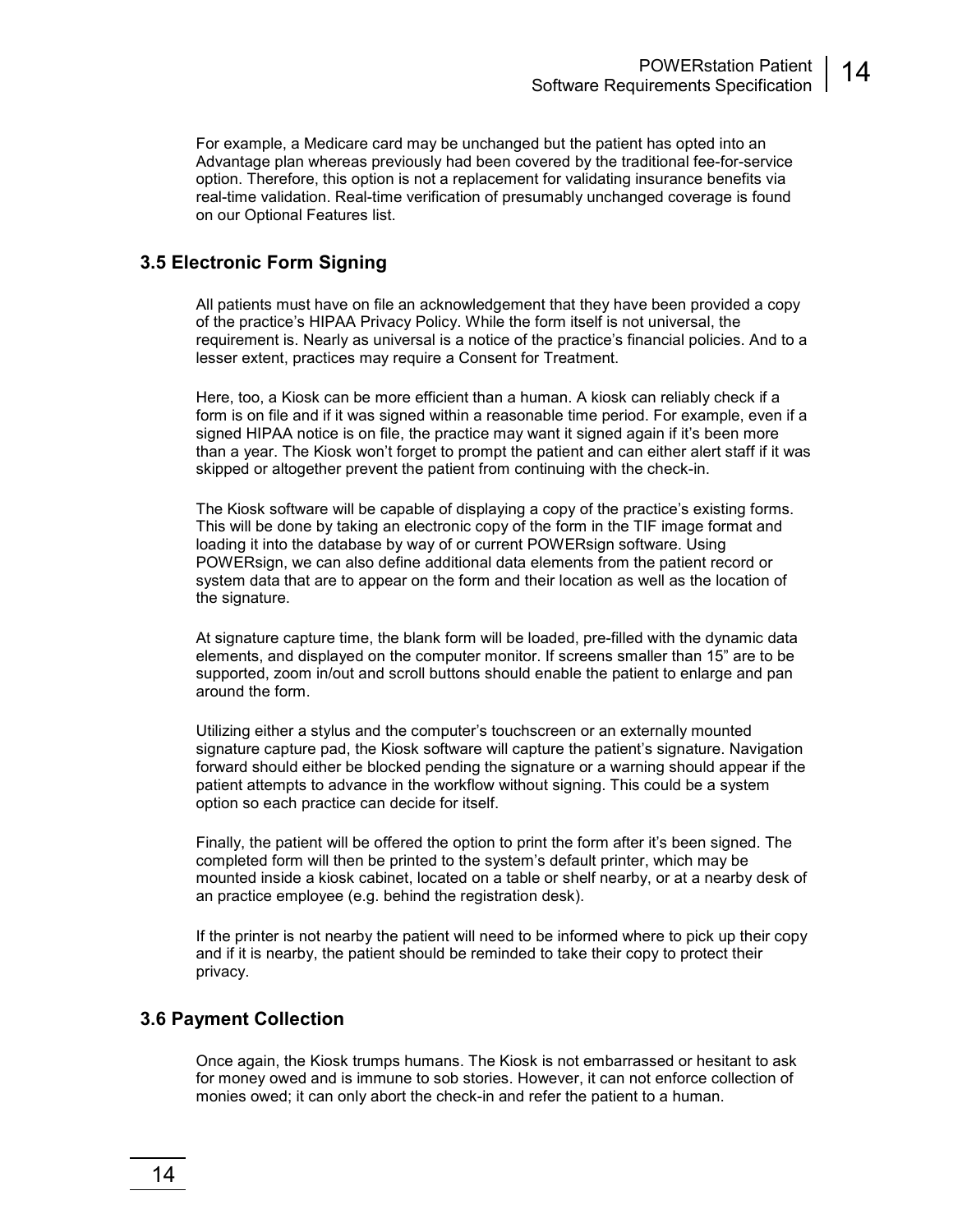The Kiosk will be capable of retrieving any prior patient due balance from the PMS as well as determine whether a primary care or specialist co-pay applies (based on the specialty of the provider associated with the confirmed appointment). It will prompt the patient for the total amount due as the sum of both. A system option will dictate whether the patient can alter the payment amount. Options could include a simple yes/no and/or may define that the patient must pay a minimum amount determined by what is owed. We may need to allow for unique, custom formulas for each practice where some may prefer that at least a portion of a prior balance be paid as well as current charges or just that the patient not fall further into debt.

Once a payment amount is finalized, the patient will use a hardware-attached magnetic stripe reader to swipe their credit card. Card data will be sent in real-time to our selected payment provider (to be determined early in the development stage) and the results parsed. This will allow the Kiosk to prompt for another payment method should a credit card be declined or prompt for a signature (electronically captured) after displaying a receipt.

Printing a copy of a receipt will be a patient option following signing. The receipt will then be printed to the system's default printer, which may be mounted inside a kiosk cabinet, located on a table or shelf nearby, or at a nearby desk of an practice employee (e.g. behind the registration desk).

If the printer is not nearby the patient will need to be informed where to pick up their copy and if it is nearby, the patient should be reminded to take their copy to protect their privacy.

#### **3.7 Wayfinding (facility maps)**

While not intended to be a standalone wayfinding system, which would allow a patient to search for a destination and be presented with a map and/or directions, the Kiosk's wayfinding system will be directly tied to the patient's appointment.

The last step of a check-in when wayfinding is present is to display an on-screen map to inform the patient to where they should proceed. Perhaps the Kiosk is located inside the main doors of a large, multi-story practice. Such a practice likely has waiting areas throughout the building for each department (e.g. radiology, cardiology, family medicine). Based on the physician and/or the physician's specialty associated with the confirmed appointment, the appropriate map can be selected.

A print option would allow the patient to print the map. The printed map may also include step-by-step walking directions that could include instructions to take an elevator to another floor as well as turn-by-turn hallway directions.

The directions will be printed to the system's default printer, which may be mounted inside a kiosk cabinet, located on a table or shelf nearby, or at a nearby desk of an practice employee (e.g. behind the registration desk).

If the printer is not nearby the patient will need to be informed where to pick up their copy and if it is nearby, the patient should be reminded to take their printout.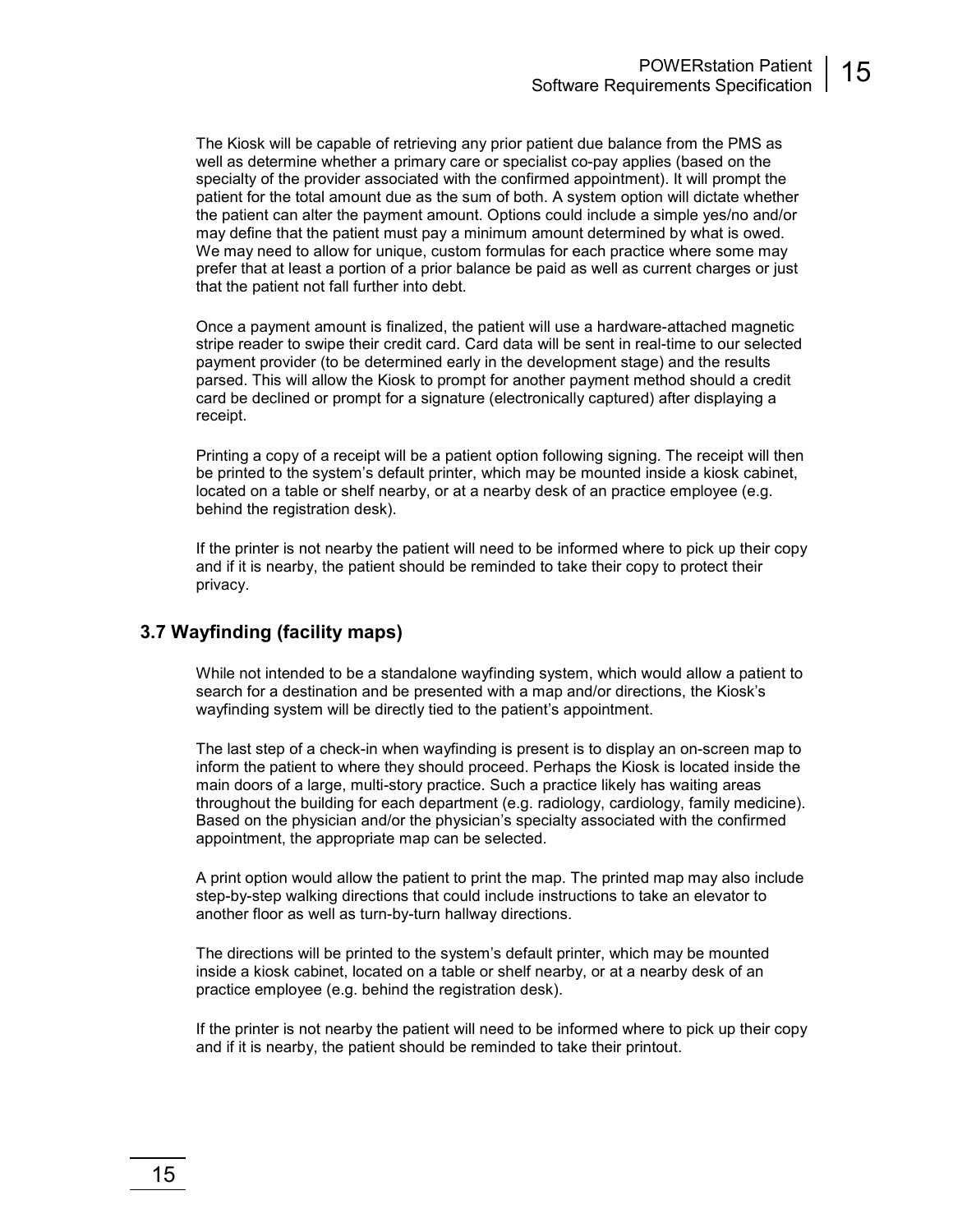#### **3.8 Multiple Language Support**

Recognizing that our current client base serves a diverse patient population, supported multiple languages is essential to assuring the Kiosk can be used by the largest number of patients in order to maximize utilization. A necessary restriction of features will affect utilization as will some patients' willingness to use the technology. These are unavoidable.

However, there is no need to artificially restrict access by not being able to use additional technology to expand its reach to patients who otherwise may not feel comfortable using a Kiosk in their non-native tongue but are perfectly will to accept it otherwise.

With the availability of online language translation tools, the time required to create an additional set of language prompts can be minimized. Once an initial translation is performed, native speakers of the language can provide a final edit to ensure that the meaning of each phrase is clear and in common use.

The language translation themselves should be stored in a way that can allow editing by the end user. This will allow each practice to alter our prompts as they see fit, whether it's due to a poor translation or simply that they believe it is unclear to their patients.

The phrases can be stored in a database table or XML file. As they will only be loaded once at the start of each check-in, the performance of either will be acceptable. No special indexing is required and the entire translation will be loaded regardless of how it is stored.

Storing in an XML file will allow editing using any text editor and may permit bulk translation. Storing each language in its own XML will easily allow us to determine available languages without taking a database hit by either putting the language files in their own folder or defining our own file extension. It will keep each language autonomous and allow the easy transfer of language files from one Kiosk to another, especially across practices or from UCoA to a practice without having to create an export/import utility.

A portion of the XML file may look like this (formatted for readability):

```
<Language ID="Español"> 
       <Snippet ID="LabelLastName"> 
              Apellido 
       </Snippet> 
       <Snippet ID="LabelFirstName"> 
              Nombre 
       </Snippet> 
       <Snippet ID="LabelSwipeCreditCard"> 
              Pase su Tarjeta de Crédito 
       </Snippet> 
</Language>
```
The XML contains not only the language translations for each and every system prompt, but the label for the button on the welcome screen as well. Everything is completely selfcontained and can easily be updated and transferred between installations.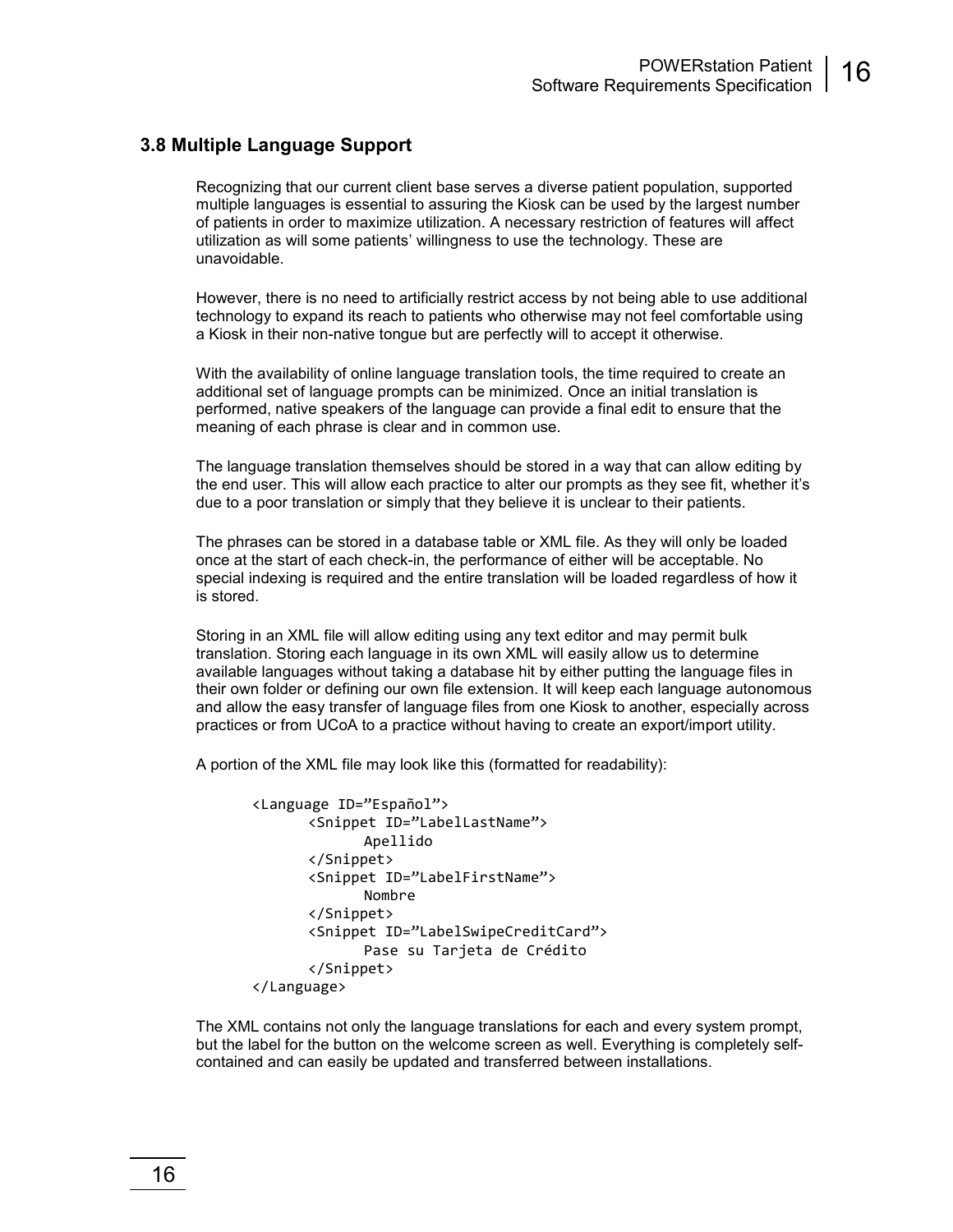#### **3.9 User-Configurable Options**

Because no two practices are alike, it's imperative that the system be able to adapt the requirements of each as much as possible. These options can relate to the look and feel as well as functionality and workflow.

Options should include the ability to disable certain pieces of the workflow entirely (e.g. wayfinding or form signing), alter the flow itself (e.g. sign forms before or after taking payment), or alter the rules of background processes to be performed (e.g. address verification) or when the workflow may advance (e.g. require a form to be signed).

Other options may be used to determine which hardware features are available, though the preference would be to check for the presence rather than relying on a user option; or at least verifying it if the user tells us to use it. However, sometimes a device may be available but we don't want to use it.

For example, while a magnetic stripe reader will no doubt be a standard feature of all hardware configurations, we may not want to prompt the patient to swipe a credit card or driver's license for identification (perhaps because the license for most patients doesn't contain a magnetic stripe and the practice doesn't want to have patients deal with the limitation of swiping a credit card for identification).

Or perhaps a fingerprint reader is standard hardware because it's inexpensive enough to add at manufacture whereas performing a field upgrade may not viable. Should the customer some day want to add this feature they would not need to replace the hardware and yet the feature could be deactivated until they are ready to implement it.

Additionally, we may install all available language files so a client can choose which ones are pertinent to them. A system option could allow the easy activation/deactivation of these language files

With enough options, two Kiosks may look and act vastly difference to the point that it could be difficult to recognize that they are running the same software.

The options will appear upon application startup just prior to the welcome screen. However, this should only be accessible by passing a special command line option, or at the very least allow a command line option to bypass the options screen. This is necessary so that a Kiosk can be configured to automatically go to the welcome screen upon startup. This is most important where the Kiosk may startup unattended, such as after a power outage.

#### **3.10 Web-based Dashboard**

Providing for a way to access the activity and utilization of the Kiosk is an integral part of the system. Front desk staff need to know who checked in and the result of the check-in. Management needs to know how the Kiosks are being used and measure their effectiveness.

We've chosen to implement the dashboard as a Web-based application. While this imposes a requirement of a server running Microsoft IIS (with ASP.NET), it allows the application to be accessed by anyone who can reach the server by IP address or machine name and has the appropriate permissions. Unlike the Kiosk application itself, there is no need for hardware integration or instantaneous screen updates, so accessibility and usability are the only requirements and make a Web application the ideal platform.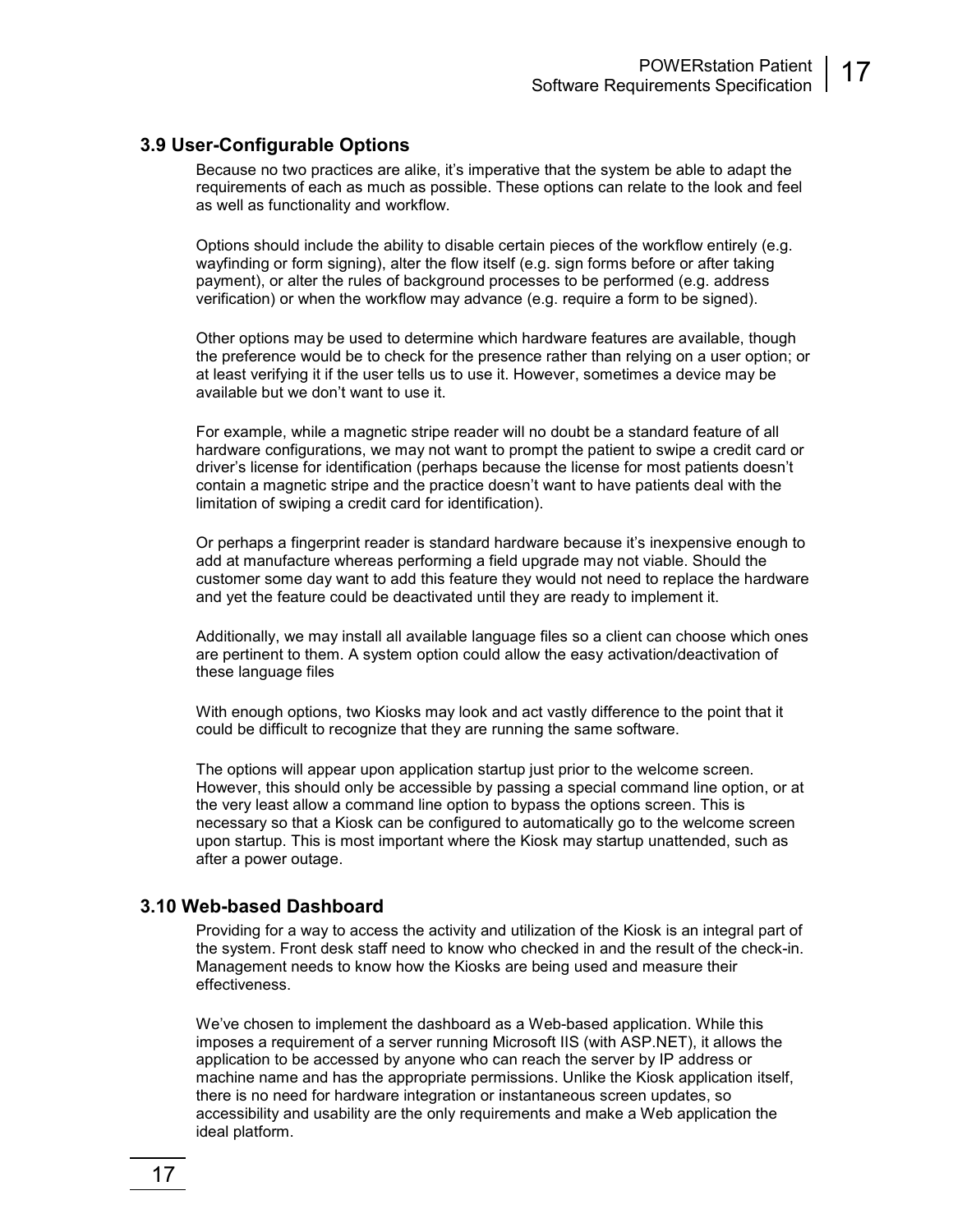The default page for the dashboard will display the most recent Kiosk activity. This page will auto-refresh so no user action will be required to display the newest check-ins. Check-ins will be color-coded to indicate their result; white for in-progress check-ins, red for check-ins requiring staff attention (e.g. patient refused to pay), green for check-ins that completed as expected, and yellow for check-ins that *may* required a staff member's attention (e.g. patient altered payment amount to pay less than amount requested).

Each check-in will display the time it began, the time it ended, the patient's name, the appointment for which the patient checked in (time & provider), and all other pertinent activity and what, if any, errors occurred. Pertinent activity may include address or contact information changes, forms signed, and amount paid. It could also include the prior balance and co-payment amount for which the patient was prompted, the wayfinding map displayed, and whether the patient requested a copy of signed forms, receipts, or maps.

Errors that could occur and cause an check-in to be aborted (and displayed on the dashboard in red) may be that the patient moved (assuming address changes are not allowed by user option), has new insurance, didn't sign required forms (if it's a requirement by may of user option), or didn't pay.

Warnings that could occur (shown in yellow on the dashboard) may include a patient not signing a form (assuming they are allowed by user option to continue checking in) or not paying in full for the amount requested (assuming the patient is allowed by user option to change the payment amount).

The system will need sub-pages, accessible from the dashboard, that link to details of the check-in. These sub-pages will allow the staff to view a payment receipt and issue a refund (e.g. if the patient leaves without being seen), view signed forms, and see the patient's check-in history.

Kiosk utilization reporting will help managers improve Kiosk usage and understand where improvements need to be made. A summary report such as check-ins by result for the week, month, and year will give an idea of whether Kiosk usage is increasing or decreasing, whether payment collections by the Kiosk are as expected, how often the Kiosk is being used to gather minor demographic updates, and whether patients are able to complete the check-in process at the Kiosk.

Additional reporting can be used to discover the effectiveness of having patients guided to a Kiosk. If a staff member is made available to help patients for a period of time or for certain times of the day, reporting the number of check-ins and how many were successfully completed by day of the week and time of day can be cross-referenced to that employee's schedule to determine the efficacy. By comparing the financial benefit gained to the cost required to obtain it, the practice can determine whether it's worthwhile to continue expand or reduce that service. The practice may find it beneficial enough to add a new staff member, perhaps at a lower hourly wage to provide an even greater positive result.

Comparative reports will enable managers to determine if Kiosks at different locations are achieving similar results. Of course, as much information as possible should be provided to help determine why this may be. Raw numbers alone may not be enough. Just because fewer check-in are performed doesn't mean a Kiosk is underused. It could simply be the result of fewer appointments at that location. For a raw number like that to be meaningful we would need to know the number of scheduled appointments. This could be acquired from the PMS.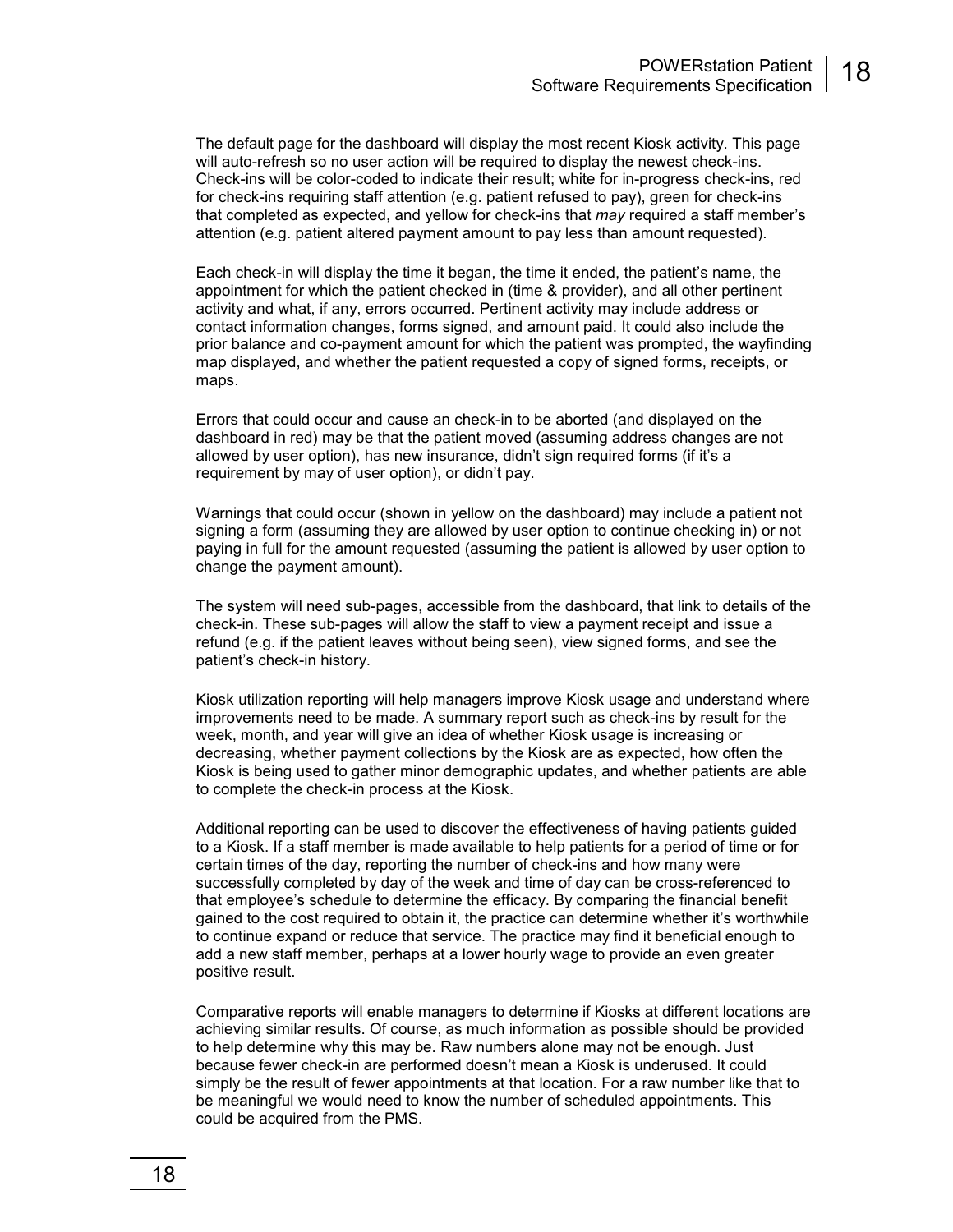Comparing the percentage of successful-to-attempted check-ins is more useful with a large enough data sample. However, in order to act upon that information it's important to understand the patient demographics. Perhaps the providers being served by the Kiosk have a larger number of elderly patients or a greater number of indigent ones. The former could be determined from the information we gather during check-in and the average age of those checking in can be reported, but the latter would be harder to determine by the software and would require the user of the data to make their own conclusion.

#### **Optional Features**

We have identified a number of features that we have deemed useful to the Kiosk but not critical to its initial success. These features will have varying levels of positive contribution to the acceptance of the Kiosk by practices not among the early adopters and will be prioritized based on the time available vs. the time required for implementation as well as their intrinsic value to the application.

In other words, one or more less useful features may be added prior to a more useful one if the latter cannot be implemented in the remaining time until deadline whereas the less useful one(s) in all or part can.

In no particular order, here are the optional features that we have identified.

#### **3.11 Additional Biometric Patient Identification Methods**

#### **3.11.1 Facial Recognition**

Using a built-in Webcam, we will be able to automatically locate a patient's face in the field of view, capture an image, and create a digital profile of it. Using that profile we can search a database of previously-registered profiles to find a match to an existing patient.

Profiles can be pre-registered using either a desktop application by practice staff following positive patient identification (e.g. by photo ID) or one can be created at the Kiosk after a patient has identified him- or herself using one of the other available methods.

#### **3.11.2 Palm Vein Recognition**

This technology is similar to fingerprint recognition. The primary advantage of this over that is the lack of a requirement to make physical contact with the scanning device. This means one less surface that can be the source of germ transfer and therefore would be have to be treated with any antimicrobial chemical.

#### **3.12 Registration of New Patients**

This feature would enable patients at the practice for their first visit to complete some or all of the registration process at the Kiosk. Because this process can be long and arduous, we would want to make use of all reasonably available technology to automate as much of the process as possible. Yet it should also be simple enough so that the requirement for staff intervention will be limited.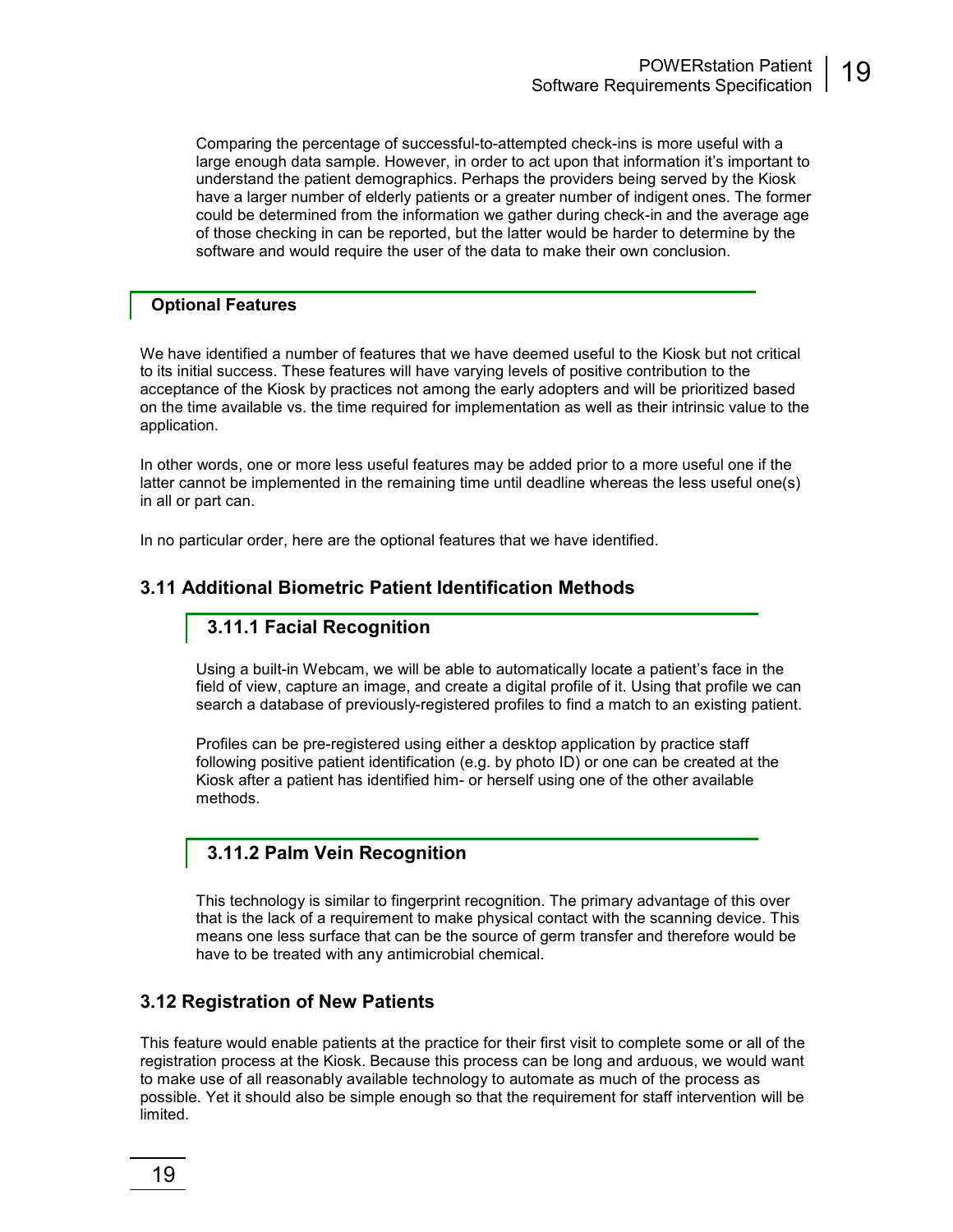For the registration of new patients to be useful to the practice, the acquired data should be sent to the PMS (and perhaps the EMR) automatically. The most universally-accepted method for this is HL7 messaging. Without an automated data transfer method the practice would be forced to copy and paste a large number of data items.

While it's conceivable that we could reverse-engineer the database updates required to manually add the required information to the PMS and EMR databases, the labor costs and possible errors would not make this a worthwhile venture. Furthermore, there is little to no possibility that the PMS or EMR vendor would approve of this and would put the practice in a terrible predicament with those vendors.

Practices making use of this feature would need to consider the number of new patients that would use the Kiosk to accomplish registration and the time required. While it would free practice staff to some extent, there would still be staff involvement both at the Kiosk and at the registration desk. Furthermore, as the Kiosk will be in use for far longer than for a simple check-in, depending on utilization additional Kiosks may be required, adding yet more to the cost of providing this feature.

#### **3.12.1 Scan & OCR/BCR Driver's License**

This technology will enable to us to use an attached duplex scanner to obtain an image of both the front and back of a driver's license in a single pass. We will then use an SDK from Innovative Card Scanning (ICS) to automatically locate and decode an available 2D barcode. When not available (damaged or not present), the SDK can be used to OCR the front of the license. The data returned by the SDK will include the name, date of birth, and address. This data will be used to begin the creation of the patient record. However, if no barcode is found, address verification should be performed to help ensure that the OCR results were accurate, even if the patient is asked to confirm them.

#### **3.12.2 Scan & OCR Insurance Card**

Similar to the scanning and OCR/BCR of the driver's license, this function will also make use of the duplex scanner and ICS SDK. Similarly, the data will be extracted and presented to the patient for confirmation/edit.

At this point there is some debate on how to ensure that the recognized data, despite being confirmed by the patient, is both accurate and current. Ideally we would perform a real-time insurance eligibility check. Practically speaking, this would require a way to determine which of our electronic payers to which to send the request.

With over 300 possible payers the list is too long to have a patient scroll through it and select the most appropriate. Perhaps the SDK can identify the template used and that in turn can be used for a one-to-one association with one of our payers. However, if there is a one-to-many correlation or if an automated updated of the SDK templates results in a change for which we have not accounted as yet, no association can be made.

Initially, it may be best to simply capture the information and have the practice perform the eligibility verification using another method (payer Web site, clearinghouse, or within the PMS).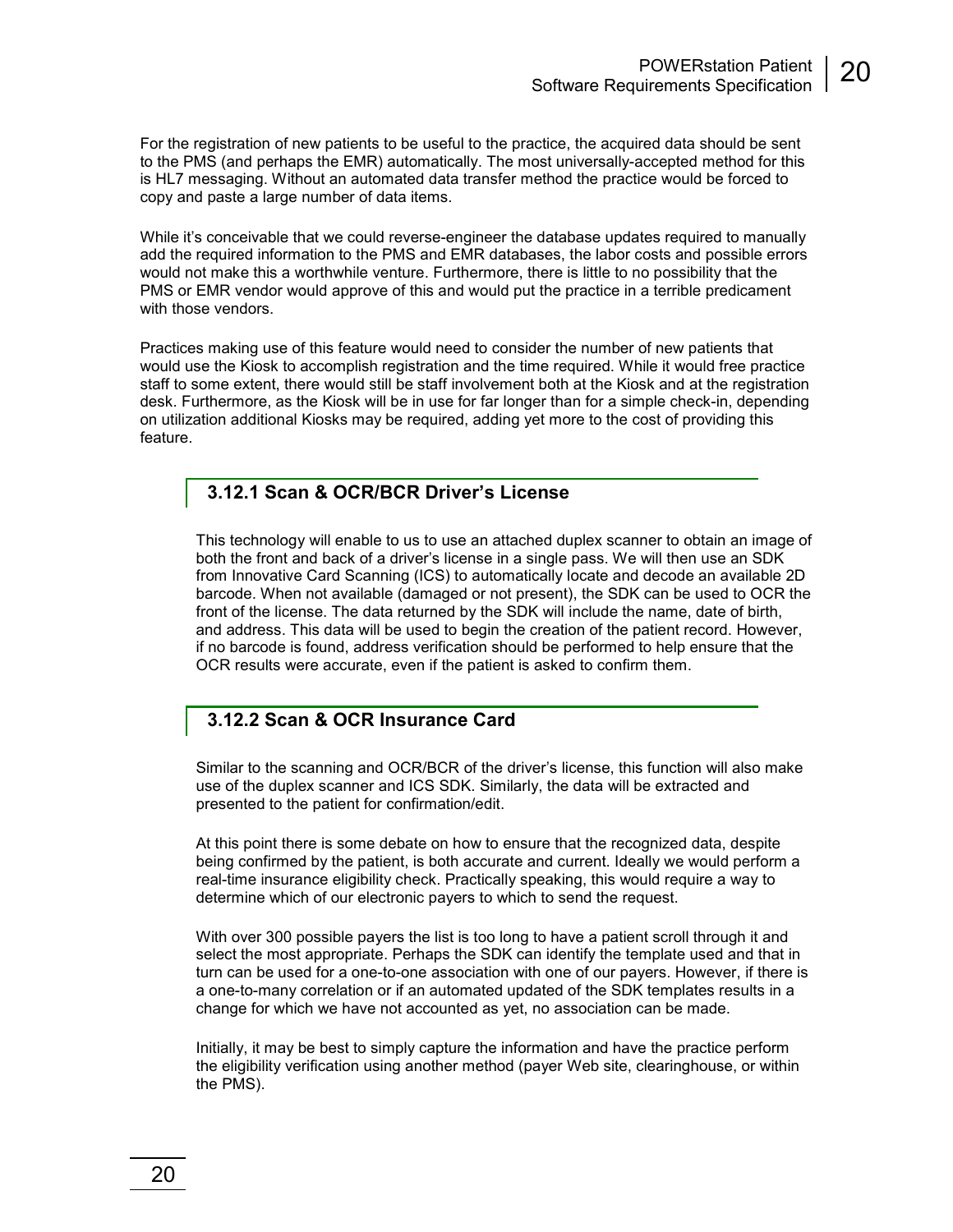#### **3.12.3 Identity Verification**

If we are to allow patient self-registration at the Kiosk it would stand to reason that we should provide a method of ensuring that the patient is who he or she claims to be. When registering with a staff member a photo ID is typically presented and a comparison made between the picture on the ID on the person standing before them.

Similarly, we could scan a driver's license and extract the photo, then compare that photo with an image of the person standing in front of the Kiosk by capturing it via a built-in Webcam.

Alternatively, private databases can be used to create challenge/response questions/answers (knowledge-based authentication) to confirm an identity. The information required to answer the questions we would present to a new patient could not be answered even if that person were an identity thief in possession of the real person's wallet.

Various companies have built these private databases and make them accessible via an API. Many patients will be familiar with the type of questions as they are similar to what they would have seen if they accessed their credit history or FICO score on a Web site.

#### **3.13 Update of Demographic/Insurance Information**

This task would be largely similar to a new patient registration and has the same drawbacks as well as benefits. The biggest differences are that only the changed data needs to be collected and we do not necessarily need to scan a driver's license.

While a driver's license is scanned for a new patient registration in order perform OCR/BCR to acquire the data, a side benefit is that the license is stored and eliminates the requirement that the staff photocopy or scan it themselves.

This is less important when there is just a change to demographic data. Yes, it may be helpful to have the new image with the updated data. There is also a chance the license hasn't been updated yet. Therefore, the update of an address will probably best be accomplished by allowing the patient to entering it using the on-screen keyboard and bypass the requirement to scan the license again.

However, a change of insurance almost certainly has resulted in the issuance of a new insurance card and it's imperative that the practice have a current copy of the front and back. Therefore, for new/updated insurance plans we will perform the same function as if it were a new patient registration.

#### **3.14 Verbal Screen Prompts**

Recognizing that there is limited screen real estate with which to provide patient instructions, verbal screen prompts will enable us to provide more detailed instructions simultaneous with the start of a new task in the workflow.

These screen prompts can be implemented one of two ways and can be used in combination, where some prompts are delivered via one method and others via another.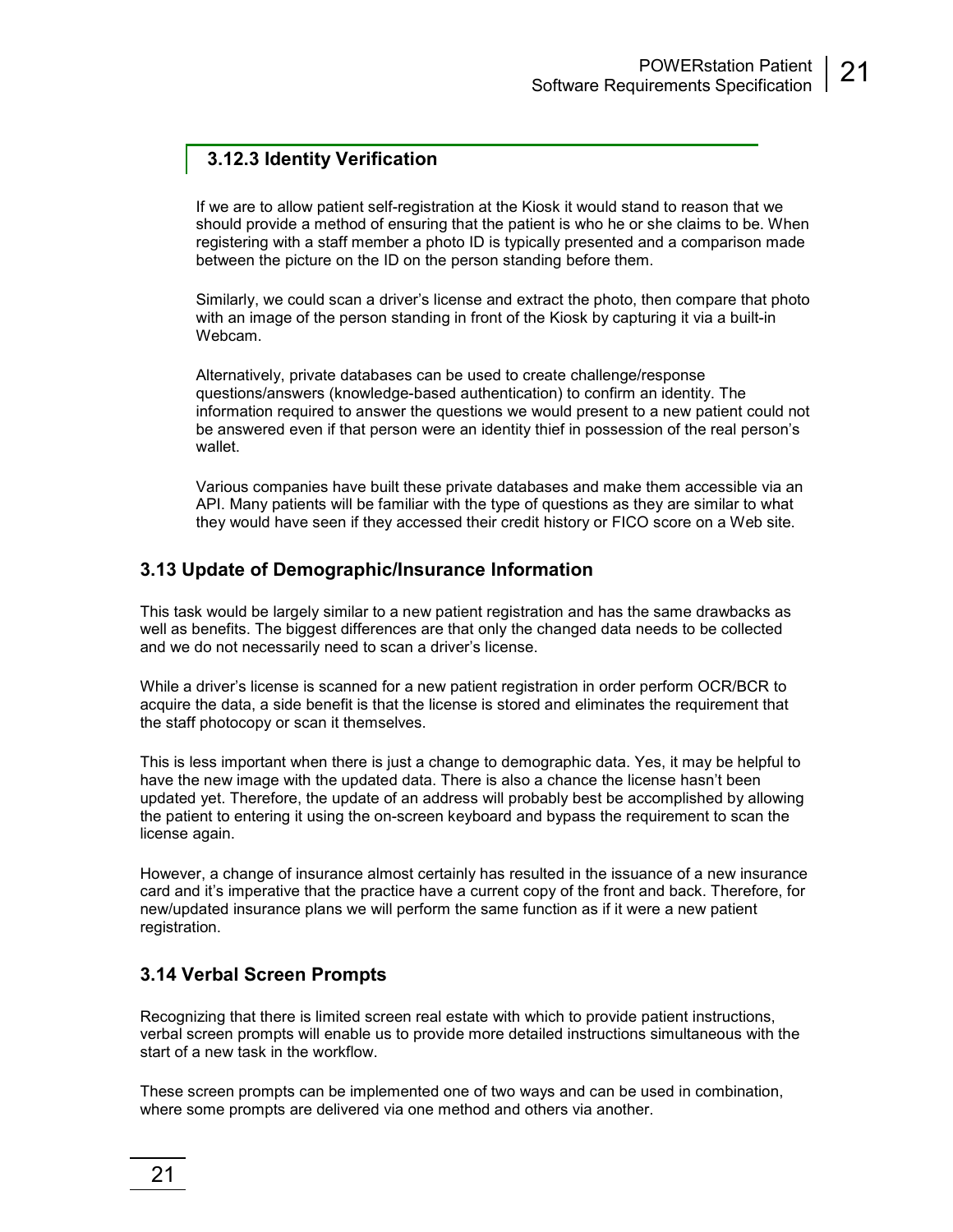#### **3.14.1 Recorded Speech**

Our end users would record sound files using a microphone. These sound files will be specifically named so that when a particular application task is started we can check for its existence and play it, if present.

#### **3.14.2 Text-to-Speech**

Where a sound file does not exist, a text passage can be converted to a sound file dynamically and played. For best performance, we would check for these text passages and application startup and convert them to sound files in advance. This will allow the application to simply locate the sound file and play it without any additional processing overhead.

Microsoft Windows has a text-to-speech SDK, however the engine and/or voices leave something to be desired in terms of quality. They simply sound too robotic.

Implementation of this feature should be delayed until a better speech engine can be found at reasonable cost.

#### **3.15 User-Replaceable Graphical Elements**

The initial release includes the core feature of replaceable background graphics for both the welcome screen and all of the others. This optional feature would extend customization to include button backgrounds/shapes, animations (e.g. card swipe, signature capture), and other graphical elements so practices can custom it as they see fit or we can advance the aesthetics independent of the underlying code. It would also enable us to adapt the product to match the underlying hardware. For example, the magnetic stripe reader could look different from one hardware platform to the next and an animation depicting the swiping of a card would be improved if it were to match.

#### **3.16 Walk-In Patients**

The initial release of the Kiosk will not support walk-in patients because there are special requirements that must be handled. It is not as simple skipping the appointment confirmation. We would not know the correct co-payment nor the proper wayfinding map.

Handling walk-in patients requires prompting for the visit reason. This step may include providing a list of possible reasons with each reason containing data necessary for the remainder of the workflow. Some reasons (e.g. head injury, chest pain) may also result in the immediate abort of the check-in and generate an alert to a staff member.

Certain reasons may not specifically associate with a provider (e.g. allergy shots or blood draws) and may have their own rules regarding co-payments or collecting payment from private pay patients. For others we may need to identify the provider for proper co-payment collection.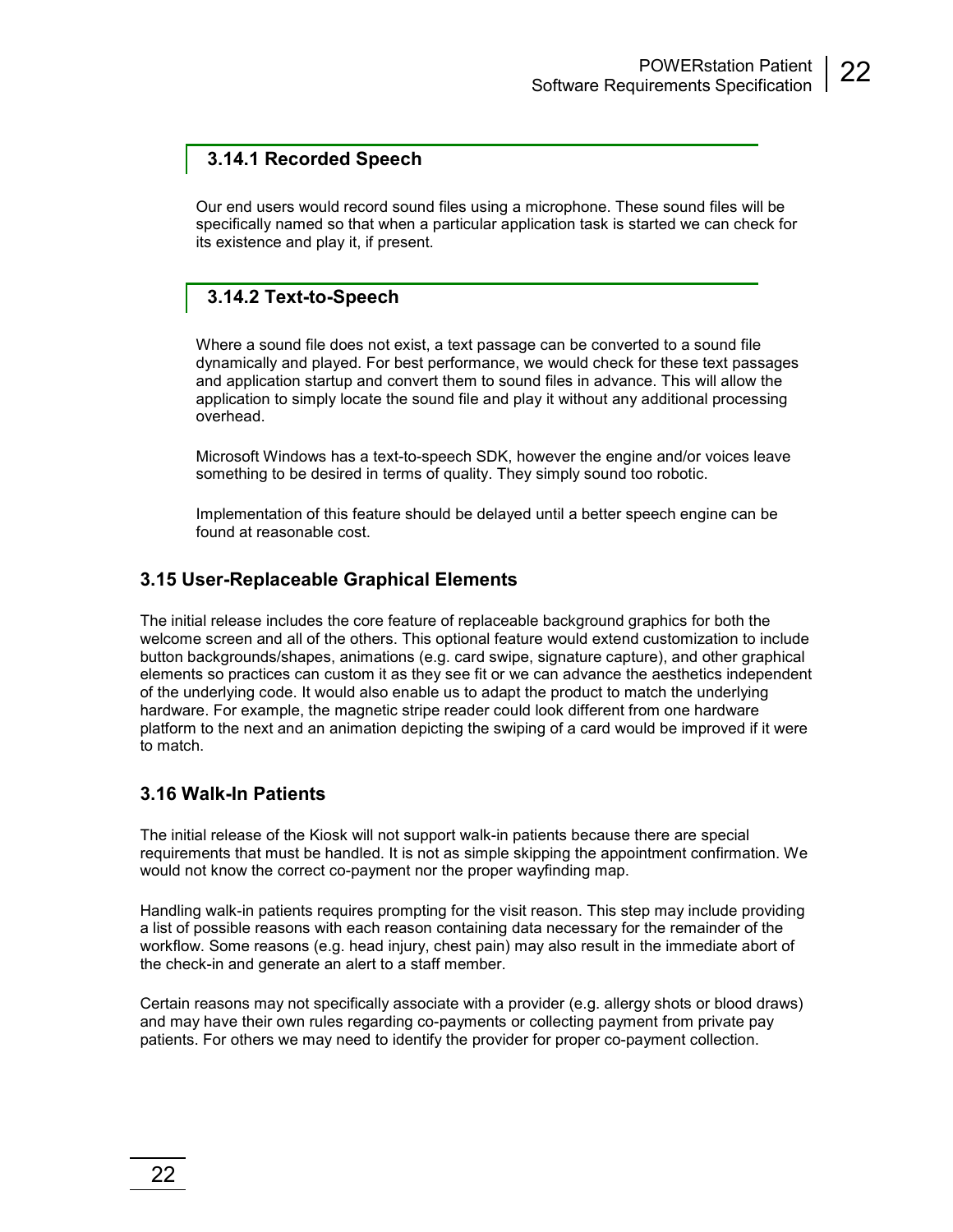#### **3.17 Insurance Eligibility Verification**

This was partially covered in Section 3.12.2. There we mentioned the difficulty of performing this on new patients and new insurance plans. However, there is one instance where this is a straightforward process; verifying that an existing plan is still active after the patient claims it is.

In this case, the data on file will have enough information so we can associate a payer from the PMS with of our own using a mapping table. In only a rare number of cases will we not have an association once the table is defined. When we don't, it will typically be a rarely-seen payer. Even when it's not, the table mapping can be easily updated after the first instance by the practice.

We would provide a user option to enable this feature for just primary insurance or both primary and secondary. We would also allow the practice to specify how often to run a verification. This would enable the Kiosk to automatically verify eligibility only if the patient hasn't been seen (and insurance verified) within *X* number of days/months. The practice can therefore choose their desired balance between cost and relevance of the most recent report.

#### **3.18 Targeted On-Screen Advertisements**

There are 2 reasons this might be implemented; 1) providing a method for  $3<sup>rd</sup>$  party advertises to provide meaningful ads for which they will pay by way of subsidizing the Kiosk; and 2) providing a method for the practice to provide their own ads to promote their own services in order to increase revenue per patient.

Ads will use unidentified patient data (age, gender) to target the right ads for the one-person captive audience. Subsequent releases of the product may tap into EMR data to further tailor ads based on medications being taken regularly, a chronic illness, or the reason for the current visit.

Ads can be full-screen videos that the patient must watch before advancing in the workflow or static graphics, animated graphics, or videos that appear on one of the workflow screens. This may be a practice option or would depend on whether a  $3<sup>rd</sup>$  party ad provider is subsidizing the Kiosk and sets a requirement.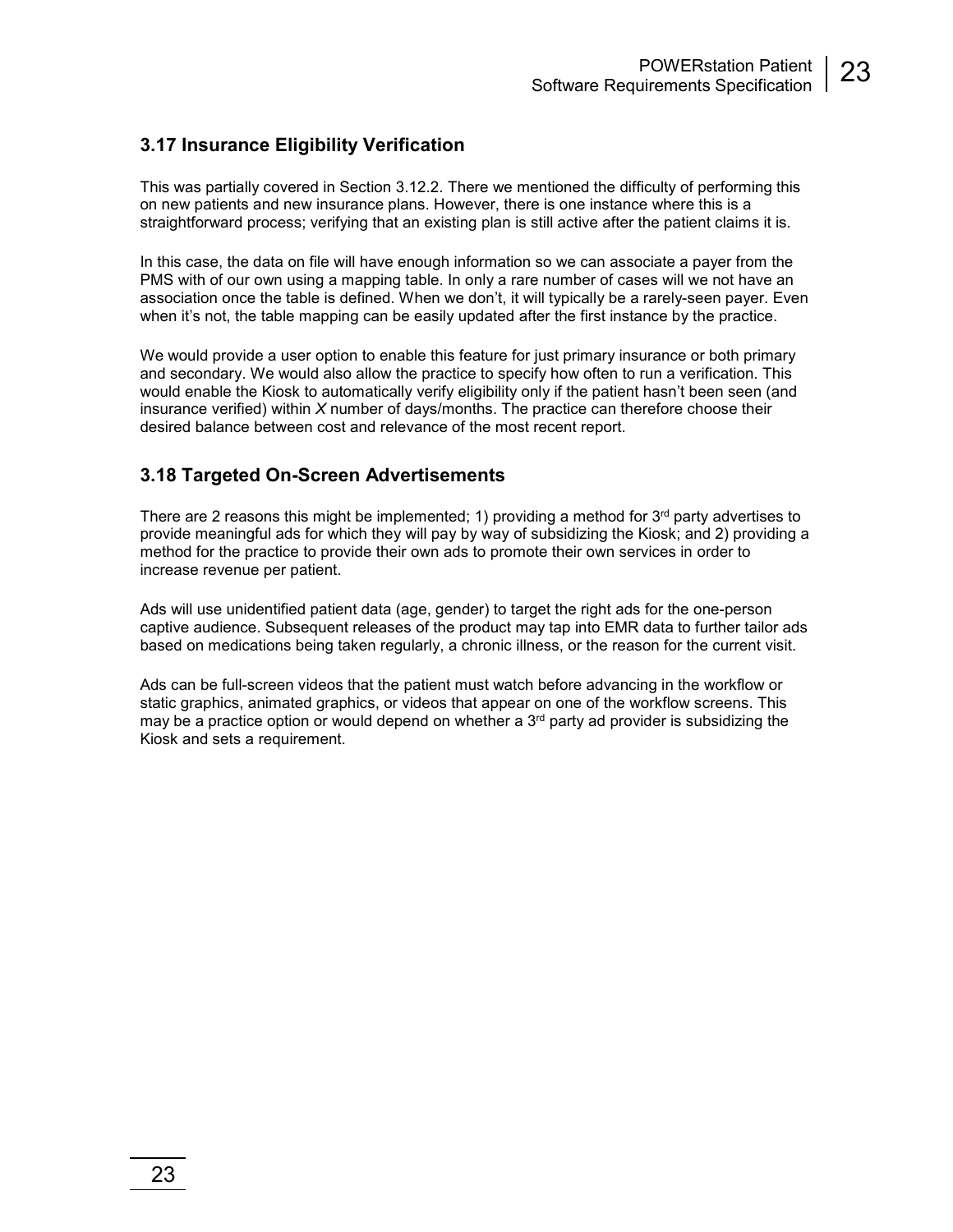## **4. External Interface Requirements**

#### **4.1 User Interface**

#### **4.1.1 Welcome Screen**

This is the screen that starts the patient flow. After the application launches it will display this screen and after the completion (successful or otherwise) of a patient check-in it will also revert to this screen.

This screen will also be displayed in response to the patient selecting a "return to home" button or after an inactivity timeout period should a patient stop interacting with the software for a period of time.

This screen will need to dynamically determine if multiple language translations are available and, if so, offer the patient a choice of languages (which will dynamically alter all screen prompts going forward).

This screen should be a single background graphic that is dynamically loaded upon startup, allowing it to be customized for each customer and possibly each kiosk. Only the language button(s) will be user interface elements.

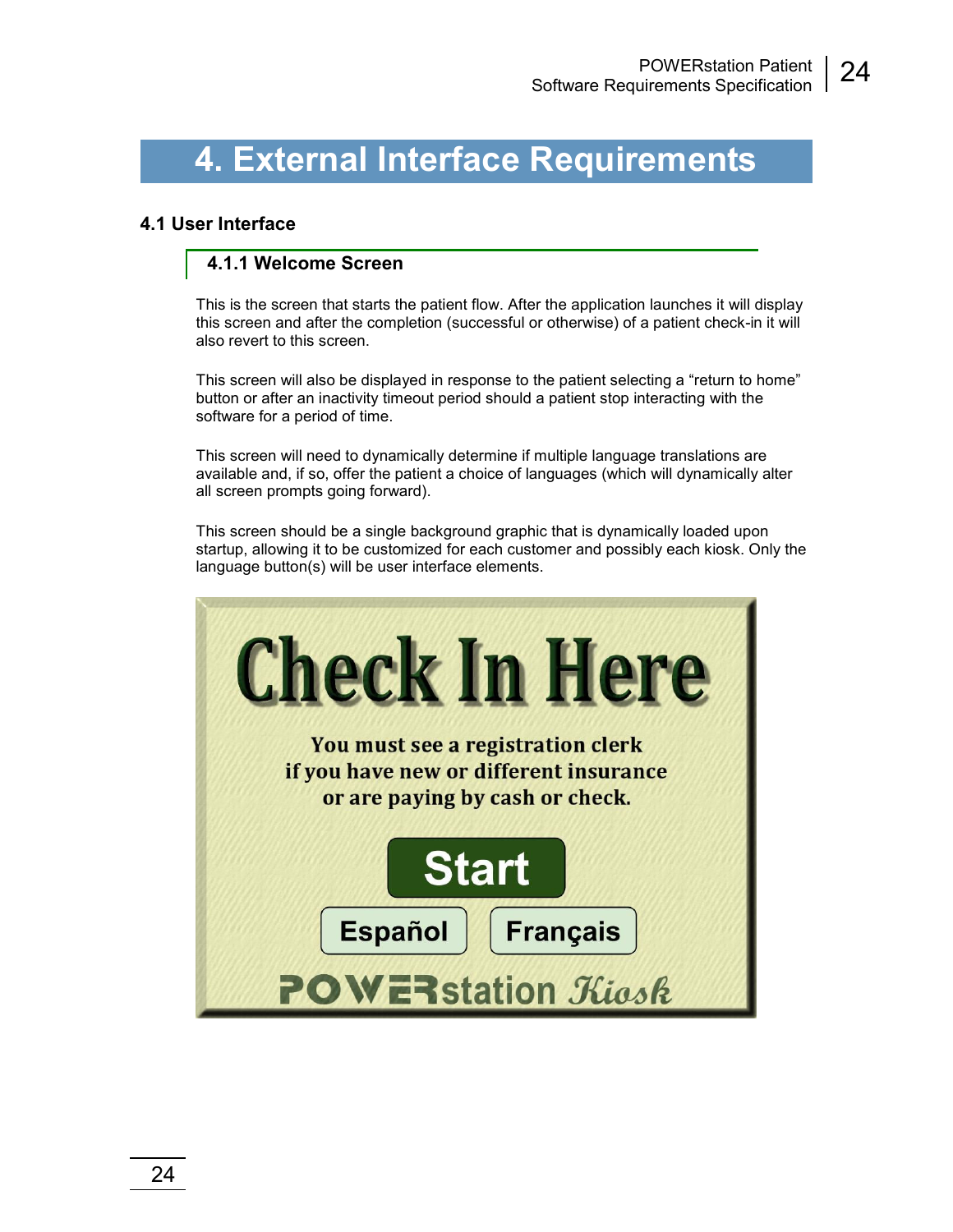#### **4.1.2 Standard Screen Layout**

All screens will have the same general layout for consistency. Nothing would create an unusable system as much as one that requires the user to hunt for pertinent information each time the screen changes.

Large, easy to read navigation buttons will enable patients with visual acuity problems and/or less dexterity find and act upon them.

Each successive screen will largely change only in the center area, however it's possible that the navigation buttons may need to be hidden or made visible dynamically. For example, if a patient is editing their address, the center portion of the screen may show a keyboard and textbox (displaying the entered information) along with Accept and Discard buttons.

We may not want the patient to move forward or next in the workflow until after the data entry is either completed or abandoned as it is unclear what action should be taken if data entry is performed. What if a partial address is entered and then the Next button is used? Should it be updated? And should it then be abandoned if Back is used? Should we instead prompt the patient if data is changed regardless of action? These are all valid options and it may be necessary to test each of these via a usability study to determine if one is preferred over the others.

| Every screen has a "return<br>to home" button that brings<br>the patient back to the<br>welcome screen.      | <b>Patient Check-In</b>                                | <b>Background image</b><br>stays the same from<br>screen to screen and<br>is loaded dynamically<br>so it can be replaced<br>by customer. |
|--------------------------------------------------------------------------------------------------------------|--------------------------------------------------------|------------------------------------------------------------------------------------------------------------------------------------------|
|                                                                                                              | This area is reserved for each screen's unique content |                                                                                                                                          |
| <b>Navigation buttons to</b><br>allow the patient to<br><b>Back</b><br>move forward and<br>back in work flow | <b>Next</b>                                            |                                                                                                                                          |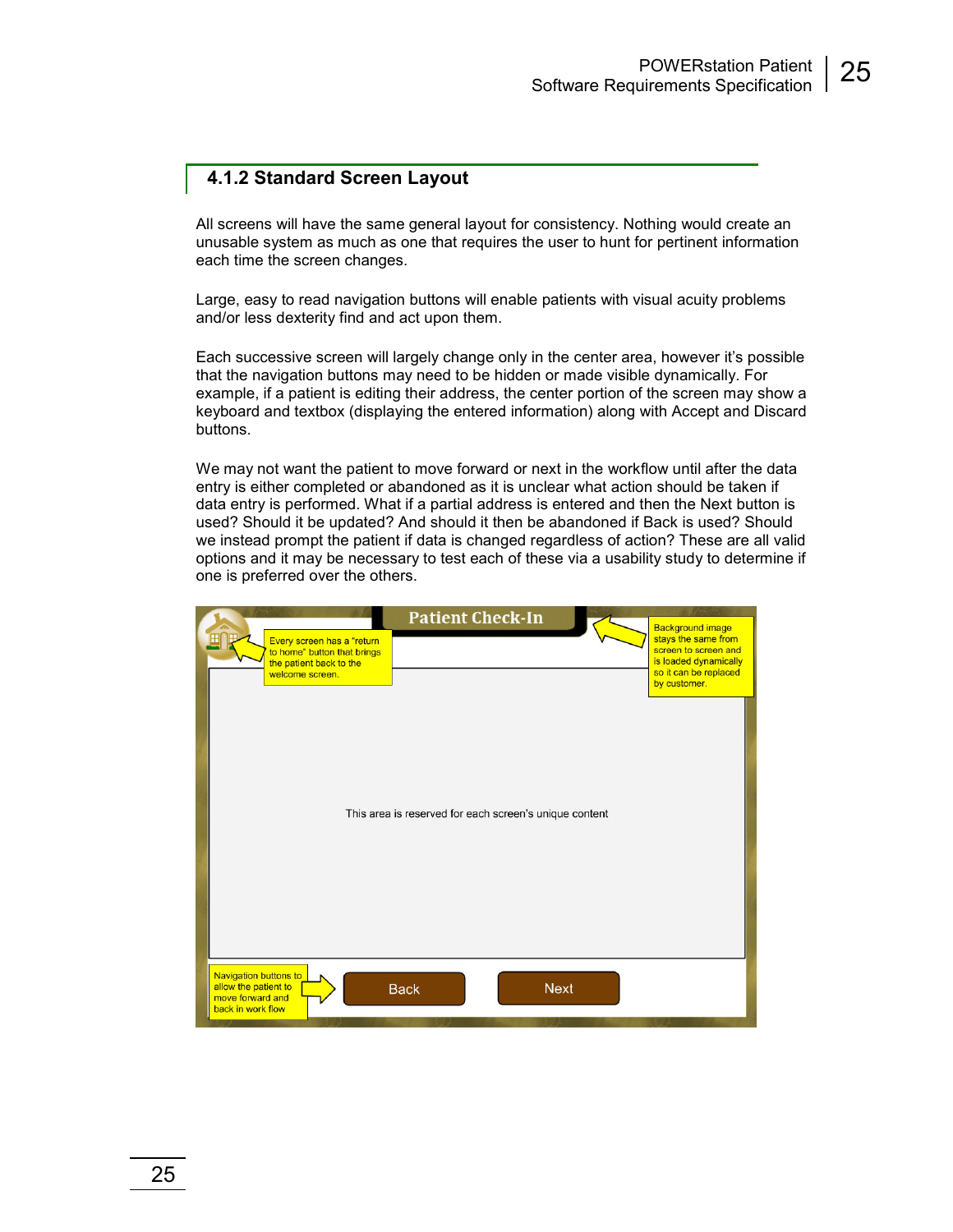#### **4.1.3 System Options Screen**

All

| Window Title            |                                                                             | 58 |  |  |  |
|-------------------------|-----------------------------------------------------------------------------|----|--|--|--|
|                         |                                                                             |    |  |  |  |
|                         | General Options   Data Validation   OCR   Hardware                          |    |  |  |  |
|                         |                                                                             |    |  |  |  |
|                         |                                                                             |    |  |  |  |
|                         | ■ Allow swipe of credit cards for patient ID                                |    |  |  |  |
|                         | ■ Allow patient to override payment amount                                  |    |  |  |  |
|                         |                                                                             |    |  |  |  |
|                         | □ Abort check-in if required forms not signed                               |    |  |  |  |
| Printer:                |                                                                             |    |  |  |  |
|                         | HP LaserJet 5L                                                              |    |  |  |  |
|                         |                                                                             |    |  |  |  |
| Inactivity time-out:    | 30 <sup>5</sup>                                                             |    |  |  |  |
|                         |                                                                             |    |  |  |  |
|                         |                                                                             |    |  |  |  |
|                         |                                                                             |    |  |  |  |
|                         |                                                                             |    |  |  |  |
|                         |                                                                             |    |  |  |  |
|                         |                                                                             |    |  |  |  |
|                         |                                                                             |    |  |  |  |
|                         |                                                                             |    |  |  |  |
| Save & Enter Kiock Mode | Save & Exit<br>Discard Changes & Enter Kiesk Mode<br>Discard Changes & Exit |    |  |  |  |
|                         |                                                                             |    |  |  |  |

#### **4.1.4 Dashboard Screens**

All

#### **4.2 Hardware Interfaces**

Hardware interfaces explained

#### **4.3 Software Interfaces**

Software interfaces explained

#### **4.5 Communications Interfaces**

Communications interfaces explained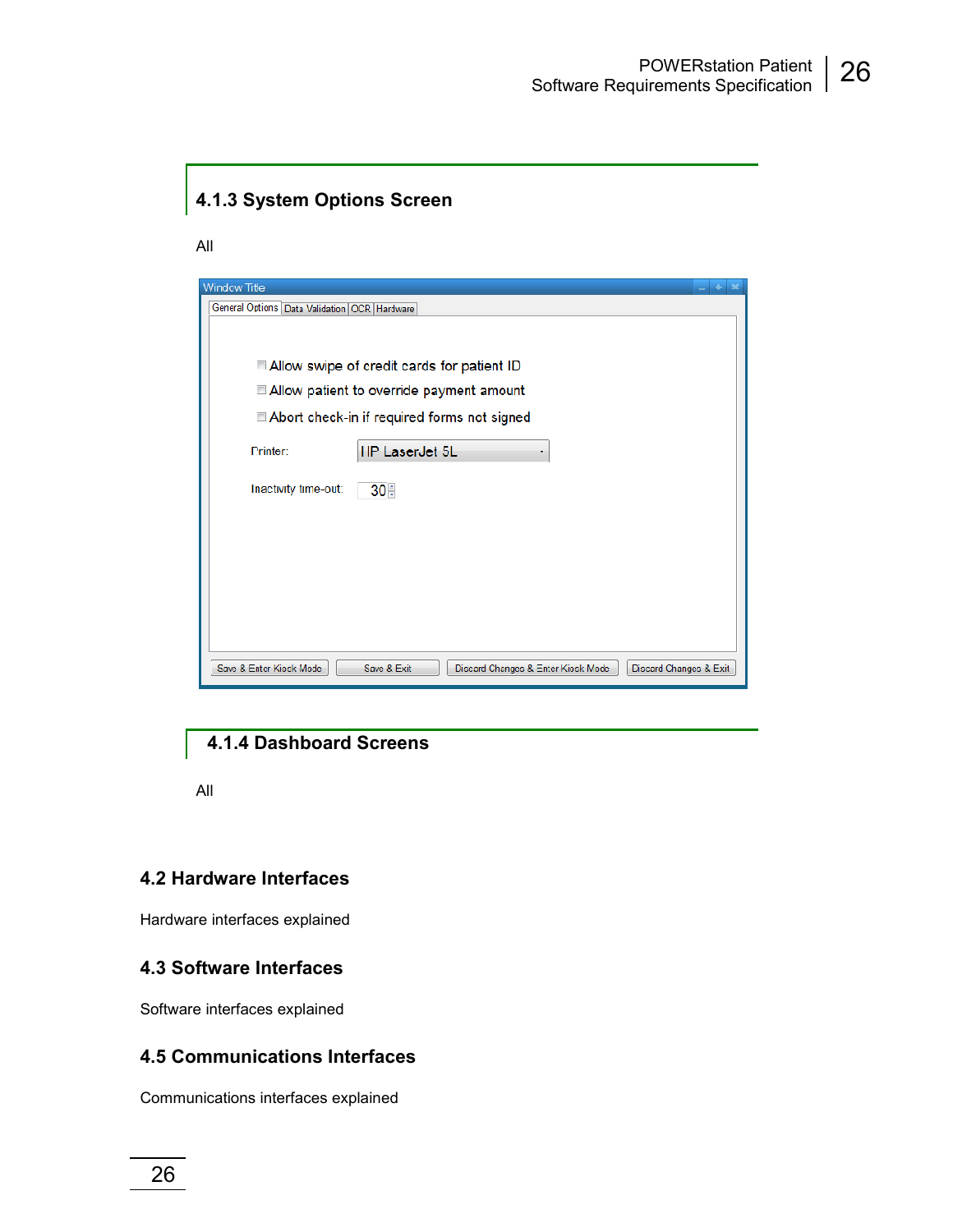## **5. Other Non-Functional Requirements**

#### 5.1 PERFORMANCE REQUIREMENTS

Performance should not be an issue because all of our server queries involve small pieces of data. Changing screens will require very little computation and thus will occur very quickly. Server updates should only take a few seconds as long as the phone can maintain a steady signal. The cost-division algorithms used by in application will be highly efficient, taking only a fraction of a second to compute.

#### 5.2 SAFETY REQUIREMENTS

SplitPay will not affect data stored outside of its servers nor will it affect any other applications installed on the user's phone. It cannot cause any damage to the phone or its internal components. The only potential safety concern associated with this application applies to virtually all handset apps: SplitPay should not be used while operating a vehicle or in any other situation where the user's attention must be focused elsewhere.

#### 5.3 SECURITY REQUIREMENTS

This application assumes that only the user or whoever he/she allows will have access to his/her Android handset. With that being said, only a Google email address is required to verify the identity of the user upon opening the app. Since it is not password protected, there is no method to authenticate the user's identity. This could only pose a thread if a user has set up PayPal functionality, however any transaction involving real currency must be authorized and confirmed before becoming final. The PayPal API provides all of the security checks needed to ensure that no fraudulent transactions occur.

#### 5.4 SOFTWARE QUALITY ATTRIBUTES

The graphical user interface of SplitPay is to be designed with usability as the first priority. The app will be presented and organized in a manner that is both visually appealing and easy for the user to navigate. There will be feedbacks and visual cues such as notifications to inform users of updates and pop-ups to provide users with instructions. 39

#### SPLITPAY 40

#### Software Requirements Specification

To ensure reliability and correctness, there will be zero tolerance for errors in the algorithm that computes and splits expenses between group members. To maintain flexibility and adaptability, the app will take into account situations in which a user loses internet connection or for whatever reason cannot establish a connection with the server. These users will still be able to use the application, but any Bills, transactions, etc. posted while disconnected will be cached until the connection is restored.

Furthermore, the group leader also has the option to add members who do not own an Android phone and add transactions on their behalf. With SplitPay being ported solely for the Android platform, this software application has the advantage of being portable and convenient to use whenever and wherever. Overall, the app balances both the ease of use and the ease of learning. The layout and UI of the app will be simple enough that users will take no time to learn its features and navigate through it with little difficulty. 40

SPLITPAY 41 Software Requirements Specification 6. KEY MILESTONES

41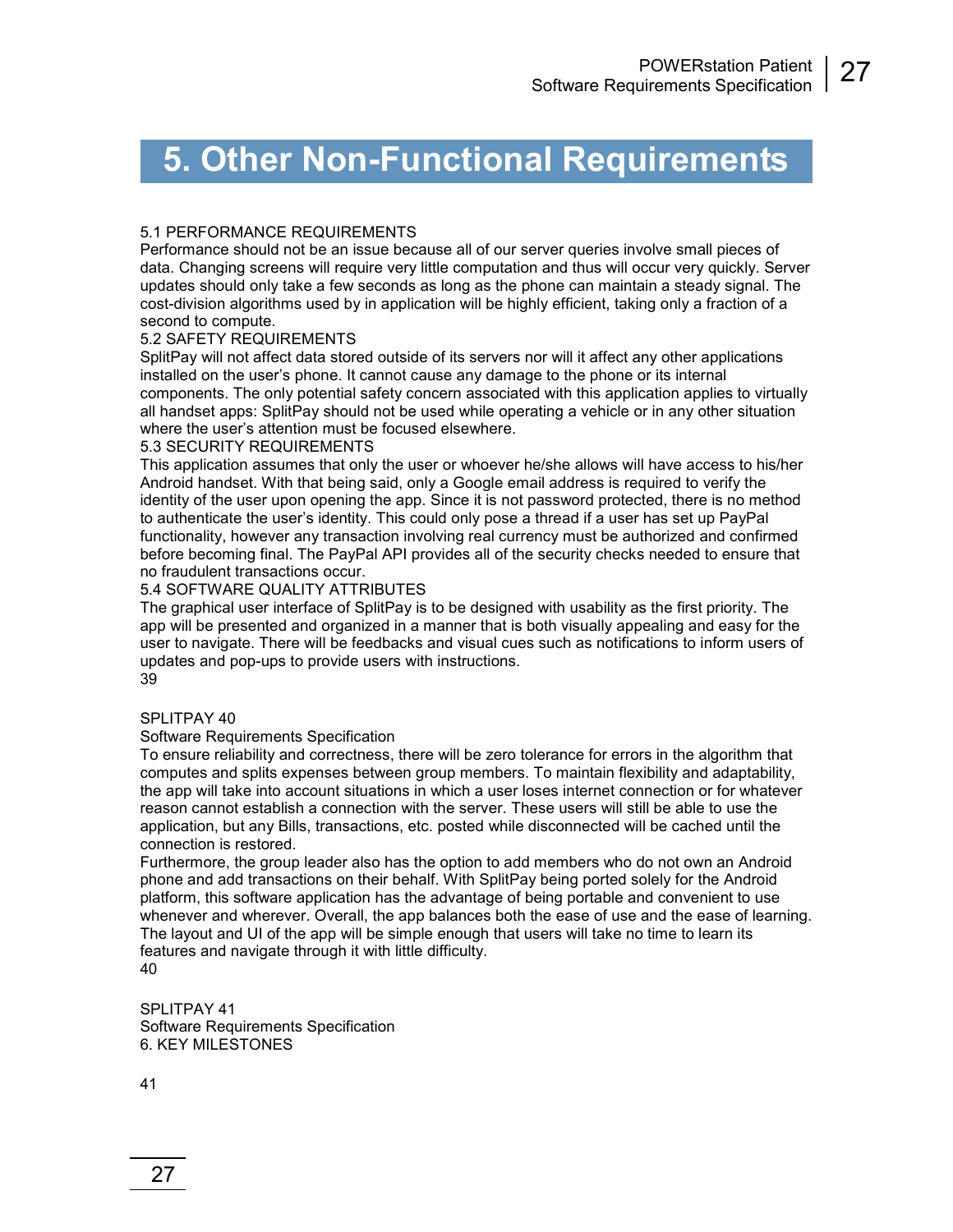| Milestone                                  | Deadline | Comments                                                                                                            |  |  |
|--------------------------------------------|----------|---------------------------------------------------------------------------------------------------------------------|--|--|
| <b>SRS</b> document                        | 2/8      | Abstract done by ian 31 so a presentation can be created                                                            |  |  |
| Finalized<br>Interface<br>Design           | 2/19     | Designs should be done a week in advance of abstract for<br>revisions                                               |  |  |
| Finalized<br>Algorithm<br>Design           | 2/19     | Designs should be done a week in advance of abstract because of<br>bugs                                             |  |  |
| SDD document                               | 3/3      | Abstract done by Feb 26 so a presentation can be created                                                            |  |  |
| ServerSetup                                | 3/10     | This should be done in the beginning of the implementation<br>phase to sync with other features                     |  |  |
| Interface &<br>Algorithm<br>Implementation | 4/13     | This should be completed two weeks in advance of complete<br>project so app can be thoroughly tested and bugs fixed |  |  |
| Software<br>Festival                       | 4/27     | Completion of project                                                                                               |  |  |

SPLITPAY 42 Software Requirements Specification 7. KEY RESOURCE REQUIREMENTS I

Implement the Familiarity with All team members Android Developers Potential schedule interface Android GUI have Java community; published conflicts implementation programming examples experience Android emulators are publicly available for testing 42

| Major<br>Project<br><b>Activities</b>       | Skill/Expertise<br>Required                                                              | Internal Resource                                                                                                      | External<br>Resource                                                | Issues/Constraints                                                                  |
|---------------------------------------------|------------------------------------------------------------------------------------------|------------------------------------------------------------------------------------------------------------------------|---------------------------------------------------------------------|-------------------------------------------------------------------------------------|
| Create a<br>Server<br>application           | Database<br>systems &<br>servers<br>experience                                           | Nick and Eric have<br>general knowledge<br>in this field                                                               | Internet                                                            | No physical server;<br>limited number of team<br>members with<br>SQL/PHP experience |
| Sync the<br>Server to<br>the<br>Application | Application<br>networking with<br>online servers                                         | Nick and Eric have<br>general knowledge<br>in this field                                                               | Internet                                                            | Possible compatibility<br>issues                                                    |
| Design the<br>Interface                     | Design &<br>usability<br>experience;<br>familiarity with<br><b>Android GUI</b><br>design | Josh has extensive<br>digital design<br>experience; Rick<br>has experience with<br>human-computer<br>interaction (HCI) | Android<br><b>Developers</b><br>community;<br>published<br>examples | Schedule conflicts;<br>physical constraints of<br>handset screen<br>resolution      |
| Design an<br>algorithm                      | Knowledge &<br>experience<br>designing                                                   | All members have<br>taken data<br>structures and                                                                       | Android<br><b>Developers</b><br>community;                          | Potential schedule<br>conflicts                                                     |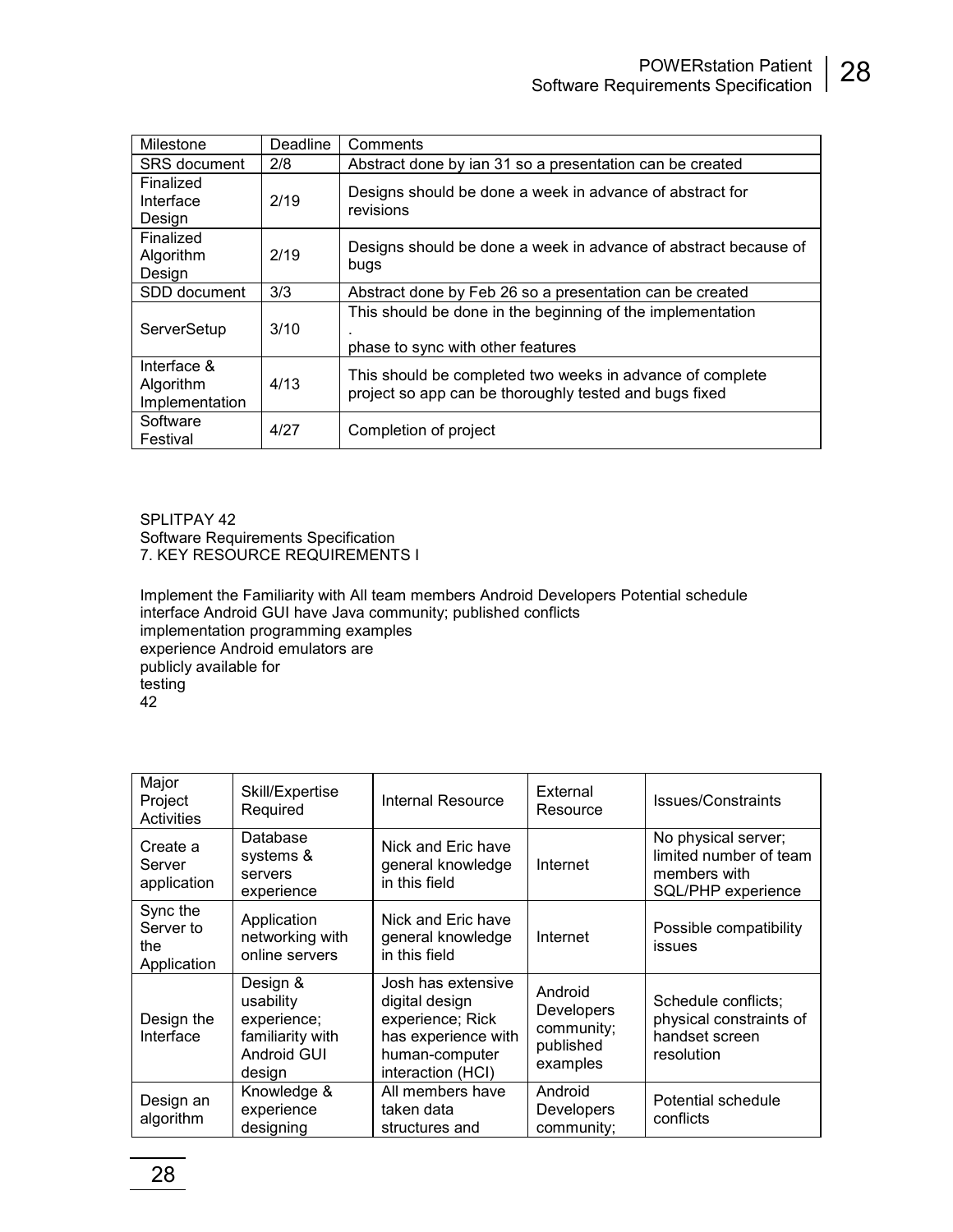|                              | mathematical<br>algorithms                                    | algorithms                                                 | published<br>examples                                                                                                                   |                                 |
|------------------------------|---------------------------------------------------------------|------------------------------------------------------------|-----------------------------------------------------------------------------------------------------------------------------------------|---------------------------------|
| Implement<br>an<br>algorithm | Familiarity with<br>the Android<br>development<br>environment | All team members<br>have Java<br>programming<br>experience | Android<br><b>Developers</b><br>community;<br>published<br>examples<br>Android<br>emulators are<br>publicly<br>available for<br>testing | Potential schedule<br>conflicts |

SPI ITPAY 43

Software Requirements Specification

8. OTHER REqUI"

A database for SplitPay calls for a server side implementation that holds information for the users, groups, bills, transactions, as well as all the relationships involved. The database will be using MySQL. The following provides an example of information that may be stored in the database:

• Users: ID, Name, phone number, email, PayPal username

• Groups: ID, Name, Members

• Bills: ID, Name, Owner, Group, Cost, Receipt, Date, Time

• Transactions: ID, Members Involved, Group, Date, Time, Amount

The server will be configured on a Linux platform, and through use of PHP will allow interaction and processing in conjunction with the database. Processes to be done on the server include: pushing/pulling data, updating data, and generating notifications.

43

#### SPLITPAY 44

Software Requirements Specification

9.APPENDIXA GLOSSARY

OFFLINE USER

A user that has been added to the SplitPay server but does not have a copy of the application. These users are contacted exclusively through email and/or SMS. An offline user may become a SplitPay user by downloading the application and claiming their account. **GROUPS** 

Groups in the context of the SplitPay application are a collection of users that can create Bills and Transactions amongst each other.

Bills

Bills are a method of distributing an expense among some or all members of a group.

TRANSACTIONS

Transactions are used for re-allocating debt to different members of the group. Transaction amounts may be positive or negative and may involve two or more members of a group. DISBAND AND DELETE GROUP

Terminates the Group. All debts are left hanging and no final debt resolution notice is issued. The group is removed from the Groups screen.

STOP GROUP

Bills and transactions that add debt can no longer be posted to the group. The group enters the debt resolution state where transactions may only be applied to resolve all debts. The group still persists in the Groups screen.

STOP AND DELETE GROUP

The group is removed from the groups screen, and a final debt resolution notice is issued to all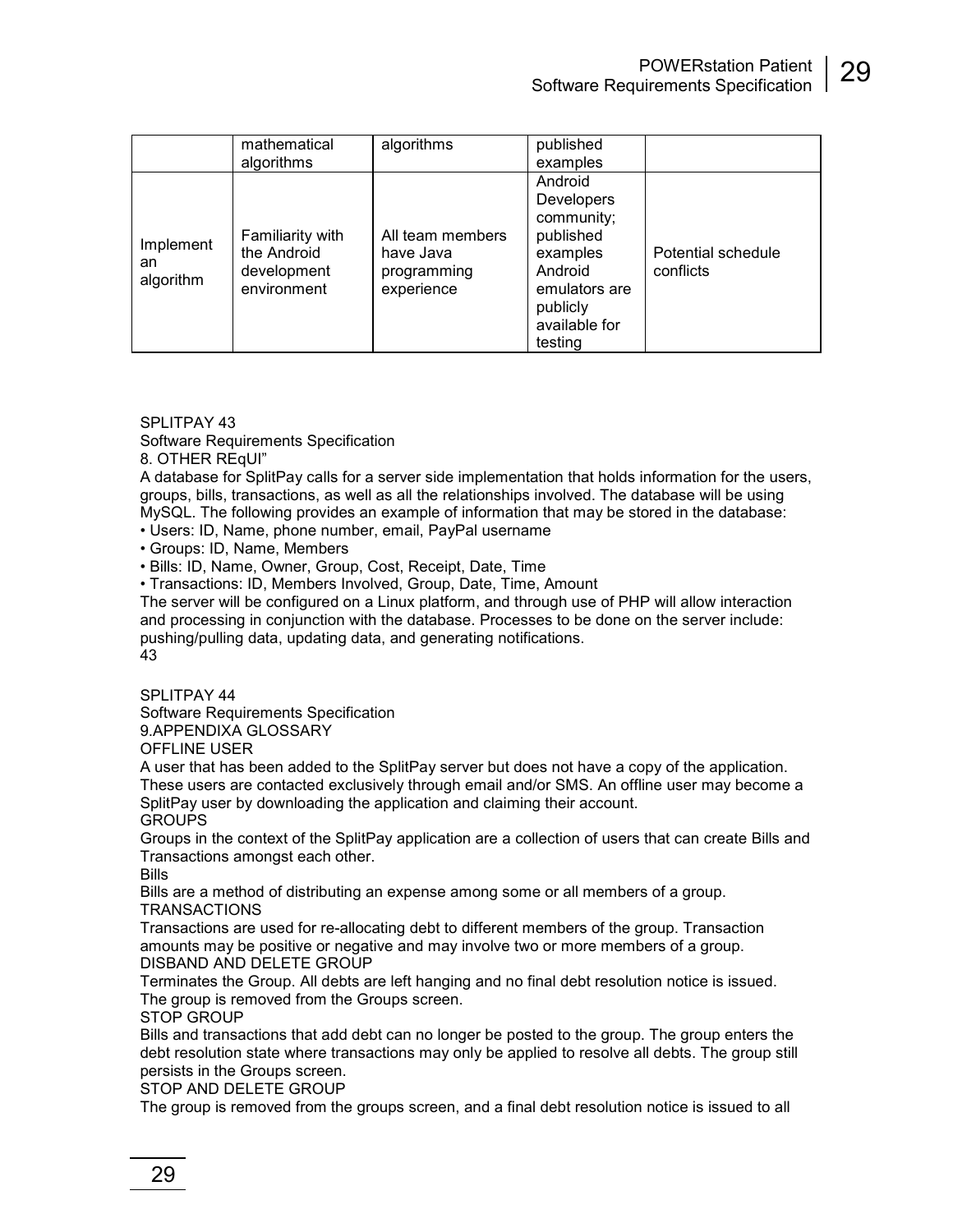members via email. 44

SPLITPAY 45 Software Requirements Specification 10. APPENDIXB PROJECT PR0P0sAL1 Group 1492: Software Application Proposal Working title: SplitPay Platform: Android (2.2+), predominantly Java programming MOTIVATION

We are designing an application that facilitates the process of paying off shared expenses. In other words, we want to make it easier to pay for things as a group. This is relevant in many different situations, ranging from every day transactions (friends splitting the cost of dinner), to recurring payments (roommates paying rent), to a more professional setting (a team of professionals making business transactions). Depending on the number of people and/or the amount of money involved, these situations can get very complicated. PROBLEM STATEMENT

The problems we aim to alleviate with this app include the following:

- Difficulty of calculating divided costs
- Unfair or imbalanced payments amongst individuals
- Lack of accountability for money owed
- Difficulty remembering payments already made, outstanding debts, etc.

The app we design will solve these problems and several more. Consequently, we will include the following functionalities:

- Automatic calculation of money owed by each member of the group
- Customizable formula for splitting costs

• Transaction history (including all payments made & costs incurred by each individual) We will also add the following features, which extend beyond the simple task of dividing costs:

- Support for multiple transactions which can take place over extended periods of time
- Automatic notifications, alerting users of outstanding debts and/or other relevant info
- Transaction synchronization, keeping each group member up to date at all times

• PayPal integration, allowing for easier transactions

• Receipt storage, which allows the user(s) to save photos of receipts associated with particular purchases/expenses

• E-mail and print functions, allowing non-Android users to obtain copies of transactions NOTE: Some of these features are not part of our core design and will only be added if time permits. 45

#### SPLITPAY 46

Software Requirements Specification

OBJECTIVES

Beyond implementing the above features, there are a number of additional objectives we must accomplish as a team. First and foremost, as a group we must familiarize ourselves with the Android platform, as this will lay the groundwork for future development. Additional objectives include the following:

Develop a timeline detailing each stage of development

Establish well-defined roles for each member of the group

Create detailed software specifications

Ensure each member is up to speed and completing work on time

Form a testing framework to simplify the debugging process

Create a fully-functional, bug-free application

METHODOLOGY

We will be dividing the team into 3-4 subgroups, including some or all of the following: Research/Documentation, Android/Java Implementation, Server/Web, and GUI & Graphics. In